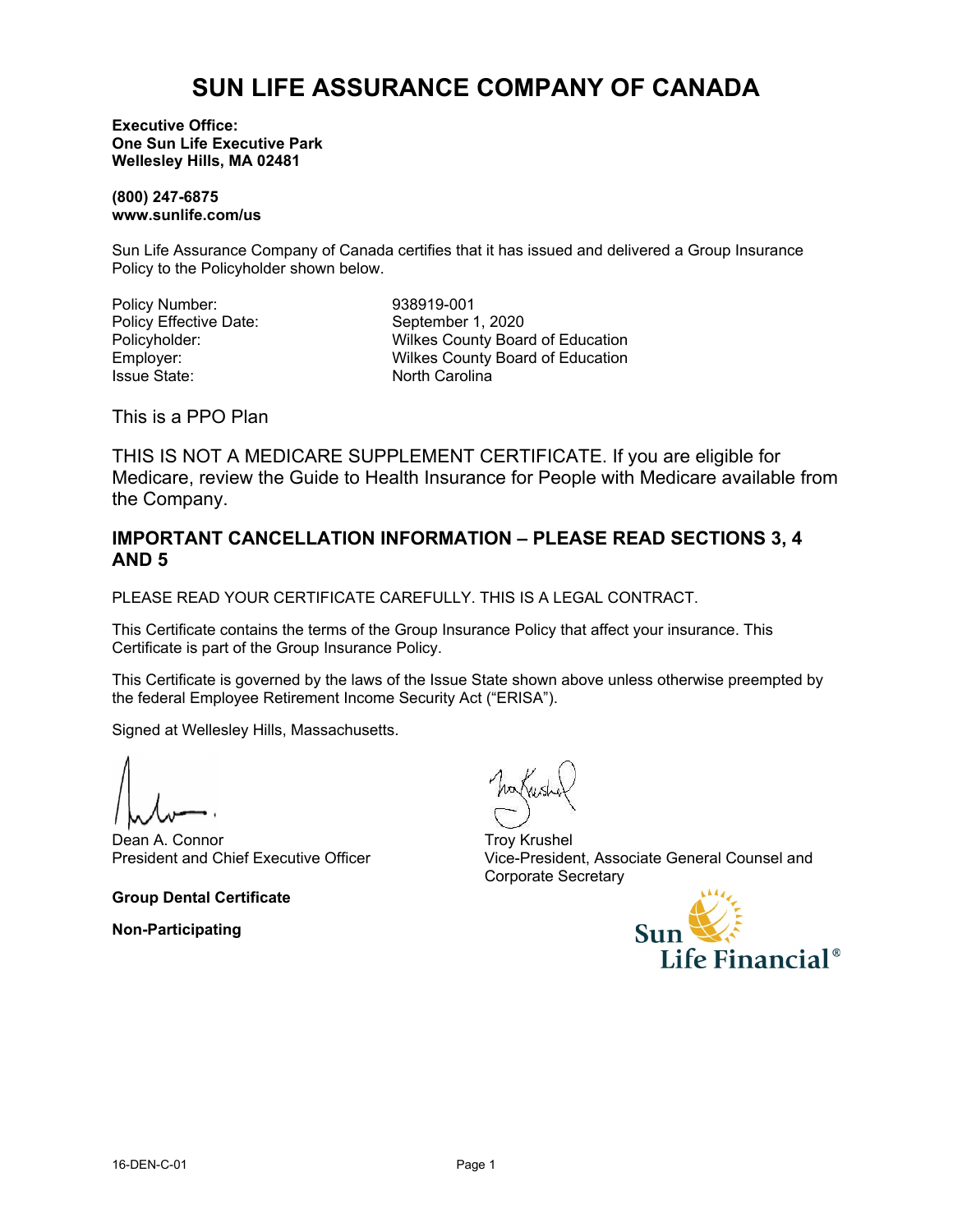# **DISCLOSURE OF INFORMATION**

This Disclosure provides you with information regarding your Group Dental Benefits. It is intended to clarify and to provide additional information about your plan. The Group Certificate provides detailed provisions of coverage including any limitations or restrictions that apply. **Read your certificate carefully.**

# **What is the Sun Life Dental PPO?**

The Sun Life Dental PPO Policy is a group dental insurance program provided by us that uses a nationwide network of Dentists. Sun Life strives to provide the most comprehensive network of Dentists possible in all areas of the country. The Sun Life Dental PPO Network includes dentists that are contracted with Dental Health Alliance L.L.C. ® (DHA®), a Sun Life affiliate, and dentists that are contracted with other, unaffiliated, dental PPO networks. In order to ensure that quality standards are met, DHA® uses a National Committee for Quality Assurance (NCQA) accredited organization to conduct credentials verification for its Dentists. The other dental PPO networks that Sun Life accesses also have credentialing policies and procedures that apply to their contracted Dentists. All Dentists have the right to participate in the DHA® network provided all credentialing criteria are met and they are willing to meet the terms and conditions for participation. The other dental PPO networks that Sun Life accesses have their own criteria for accepting Dentists into their networks.

Key features of this plan include:

- Insureds may receive services from providers of their choice; and
- · Insureds may receive a greater benefit for dental services when choosing Participating Providers.

Benefits for treatment rendered by a Non-Participating Provider will be payable at no greater cost to you than services rendered by a Participating Provider if a Participating Provider was not available within 50 miles of the Insured's residence.

#### **How do you find a provider in the network?**

You may obtain provider directories by:

- · contacting our Customer Service Department at 800-247-6875; or
- · viewing the list of Participating Providers on our website at www.sunlifedentalbenefits.com.

It is possible that a provider may have left or joined the network since the publishing of the directory. You may contact Sun Life's Customer Service Department directly to report a directory inaccuracy.

## **How are providers in the network compensated?**

Reimbursements to dental providers are based on various factors. When covered services are provided by a Participating Provider, charges are on a contracted fee-for-service basis. Whether a Participating Provider's contracted fees apply to non-covered services depends upon any applicable state law and, in some cases, whether the Participating Provider has elected to offer network fees on non-covered services.

The Participating Provider is not given an incentive or bonus that encourages withholding service or that influences referrals to specialists. If you want additional information about how Participating Providers are compensated, please contact us.

## **Is the provider allowed to discuss all Treatment options with you?**

The Participating Provider contracts do not include "gag" clauses. The contracts do not prohibit the provider from discussing, with an Insured:

- the available Treatment options and services; or
- the compensation methodology.

## **What is a Pre-Determination of Benefits?**

A Pre-Determination of Benefits allows an Insured to know, prior to receiving Treatment, the amount of benefits that may be payable. We recommend a Pre-Determination of Benefits for some services. These are described in the "Covered Dental Benefits" section of the Certificate. We will notify you and the Dentist of the benefits payable based upon the Course of Treatment that was submitted.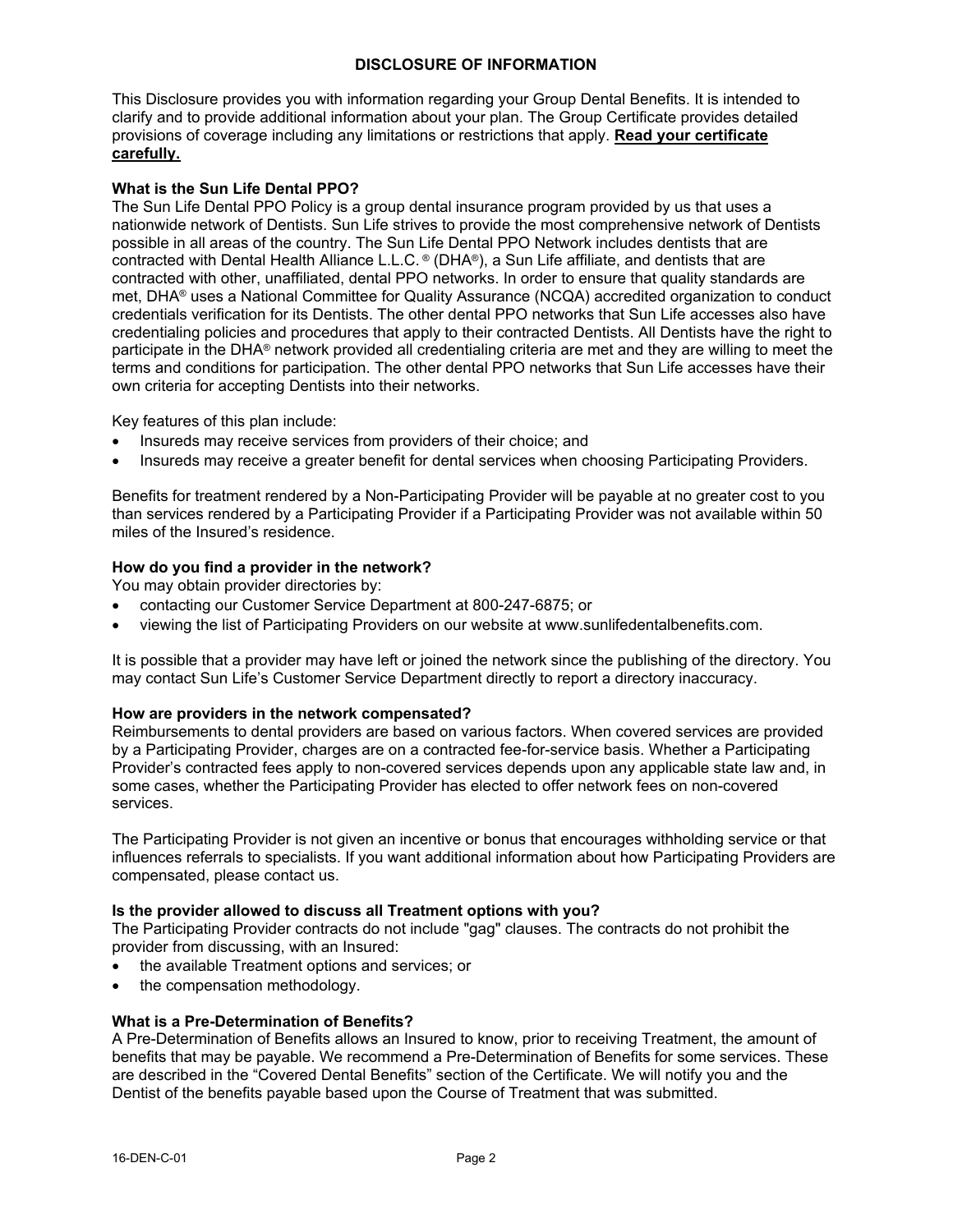## **DISCLOSURE OF INFORMATION**

Pre-Determination of Benefits is not a guarantee of benefits under your dental Policy. You or your Dependents must meet the eligibility requirements and services must be Covered Dental Expenses for benefits to be payable. In addition, claims are processed in the order in which they are received. Therefore, the service for which an Insured received a Pre-Determination of Benefits may not be payable if the Maximum Benefit was reached since the Pre-Determination was processed. **Please be sure to read the Certificate carefully to ensure coverage is provided under your Policy.**

## **Are claims subject to retrospective review?**

Certain claims are subject to retrospective review to determine whether the supplies or services provided are Dentally Necessary as required by the Policy. Other than expenses for coverage that is required by state law (or for bleaching of teeth, if covered by your plan), expenses for Treatment or supplies that are not Dentally Necessary or are not within generally accepted standards of dental Treatment are not covered by the Policy.

## **What are your benefits?**

The "Benefit Highlights" and "Covered Dental Benefits" sections of the Certificate contain information regarding benefits including benefit maximums and limitations. The "Benefit Highlights" section outlines the benefit levels for your plan. It also includes information about your responsibility for payment related to coinsurance, deductibles and annual limits. In determining the amount of benefits payable, consideration will be given to alternate dental Treatment that will accomplish a professionally satisfactory result. If the Insured and the Dentist agree to a more costly method of Treatment, the excess amount will not be paid by us. If services are not covered by the Policy, you are responsible for full payment.

The "Exclusions" section of the Certificate contains information about charges for which no benefits are paid. Benefits are payable for Dentally Necessary Treatment, subject to all of the provisions of the Policy.

The following example illustrates benefit payments using both Participating and Non-Participating Providers. Your plan may differ in deductible and coinsurance levels. However, this example demonstrates the impact on benefits of using Non-Participating Providers.

This example assumes no cash deductible for Type I Dental Services; 90% coinsurance for Network Expenses rendered by a Participating Provider; and 90% coinsurance for Non-Network Expenses rendered by a Non-Participating Provider.

|                                                                | <b>Network Expenses</b><br>(Participating Provider) | <b>Non-Network Expenses</b><br>(Non-Participating Provider) |
|----------------------------------------------------------------|-----------------------------------------------------|-------------------------------------------------------------|
| \$130 Covered Type I Dental<br>Service                         |                                                     |                                                             |
| Cash Deductible                                                | None                                                | None                                                        |
| Coinsurance Level                                              |                                                     |                                                             |
| Network Expense:                                               | \$105<br>(Allowable Charge)                         |                                                             |
| 90% of Allowable Charge for<br>Participating Providers (\$105) | (Coinsurance Level)<br>X 90%<br>\$94.50             |                                                             |
| Non-Network Expense: 90% of                                    |                                                     | \$125<br>(Allowable Charge)                                 |
| Allowable Charge for Non-<br>Participating Providers (\$125)   |                                                     | x90% (Coinsurance Level)<br>\$112.50                        |
|                                                                |                                                     |                                                             |
| <b>Plan Pays</b>                                               | \$94.50                                             | \$112.50                                                    |
| You Pay                                                        | \$10.50                                             | \$17.50                                                     |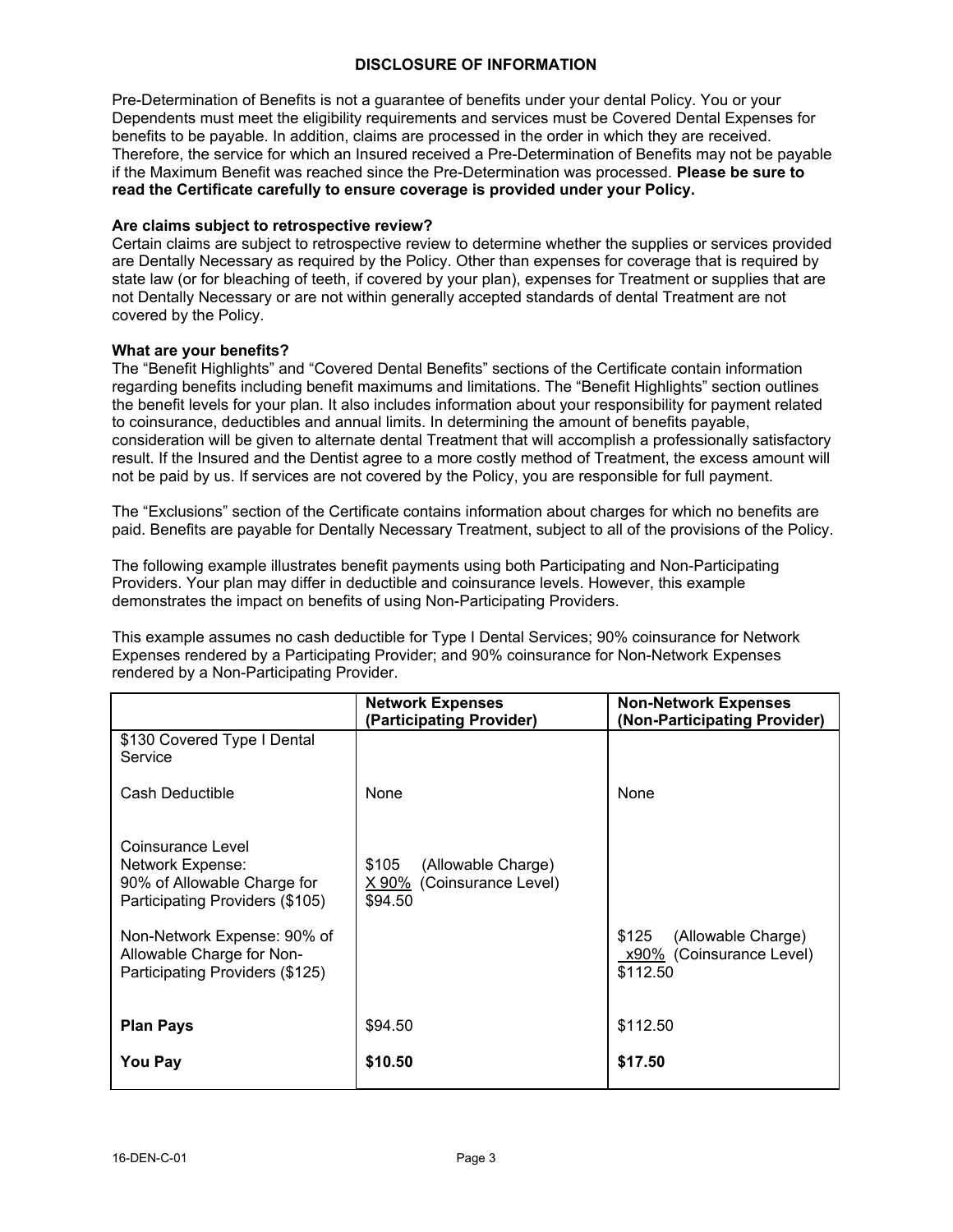## **DISCLOSURE OF INFORMATION**

## **Is your information kept confidential?**

Dental records and other patient information will be released only upon written authorization from you. Such information may only be used *by us* to determine eligibility for benefits and to administer the Policy. We maintain physical, electronic, and procedural safeguards to protect the confidentiality of information provided to us.

# **What are our responsibilities regarding your rights?**

We are committed to treating all our Insureds in a manner that respects their rights under the Policy. We expect the providers of care to treat our Insureds as they would any other patient in terms of care provided, accommodations, and timeliness of access to care.

The Sun Life Dental PPO does, sometimes, solicit information on Insured satisfaction.

# **How do you contact us?**

You can contact us at:

# **Sun Life Assurance Company of Canada**

Director, Dental Benefits One Sun Life Executive Park Wellesley Hills, MA 02481 Toll-free telephone number: 800-247-6875 Hours: Monday - Friday 8:00 A.M. to 6:00 P.M. ET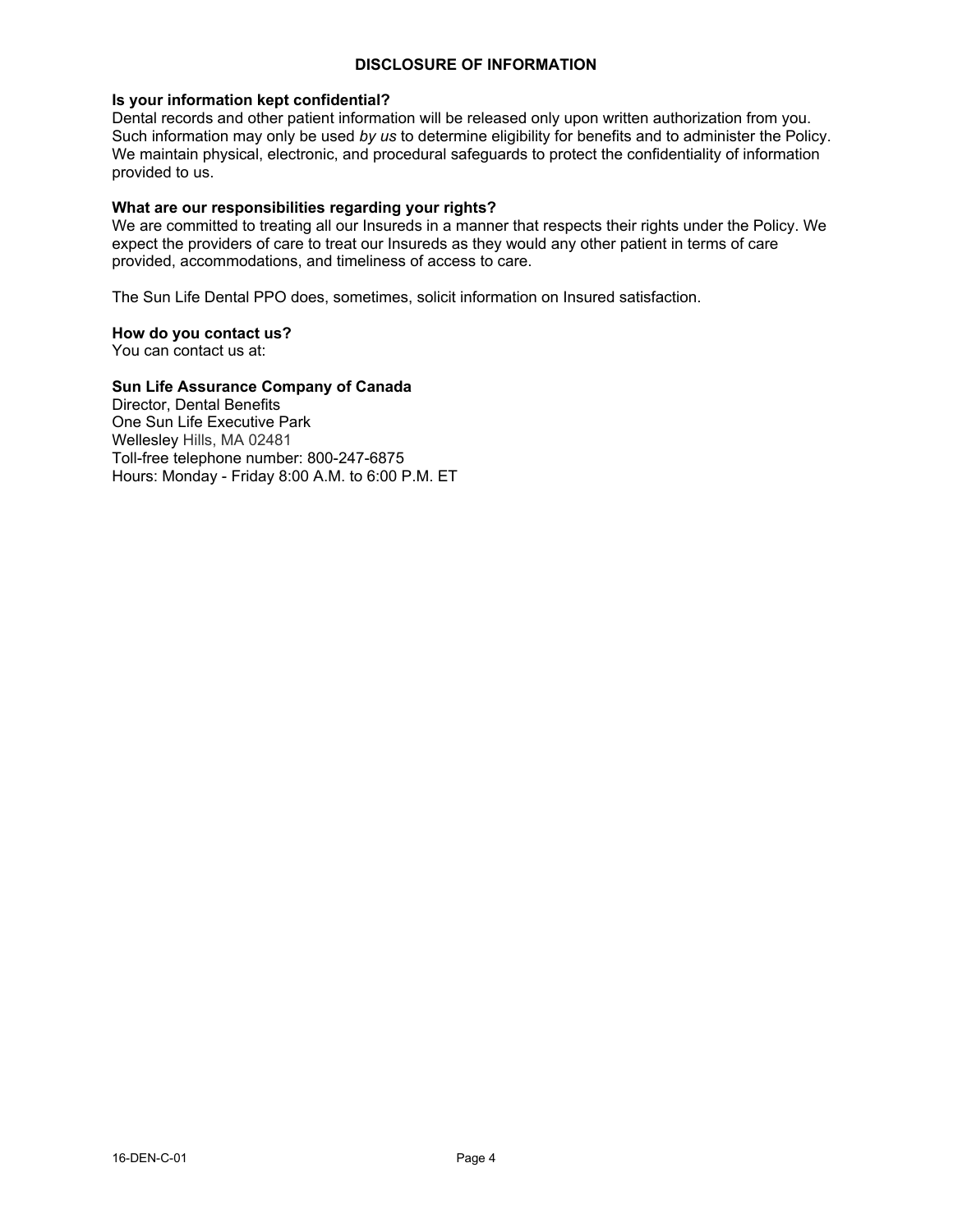# **TABLE OF CONTENTS**

# **SECTION**

| <b>BENEFIT HIGHLIGHTS</b>                                                              | 1               |
|----------------------------------------------------------------------------------------|-----------------|
| <b>DEFINITIONS</b>                                                                     | $\mathcal{P}$   |
| ELIGIBILITY, EFFECTIVE DATES AND TERMINATION OF EMPLOYEE INSURANCE                     | 3               |
| ELIGIBILITY, EFFECTIVE DATES AND TERMINATION OF SPOUSE INSURANCE                       | 4               |
| ELIGIBILITY, EFFECTIVE DATES AND TERMINATION OF DEPENDENT CHILDREN<br><b>INSURANCE</b> | 5               |
| <b>COVERED DENTAL BENEFITS</b>                                                         | 6               |
| <b>EXCLUSIONS</b>                                                                      | 7               |
| <b>CLAIM PROVISIONS</b>                                                                | 8               |
| INSURANCE CONTINUATION                                                                 | 9               |
| <b>CONTINUITY OF COVERAGE</b>                                                          | 10 <sup>°</sup> |
| <b>GENERAL PROVISIONS</b>                                                              | 11              |
| <b>RIDERS / ENDORSEMENTS</b>                                                           | 12 <sup>2</sup> |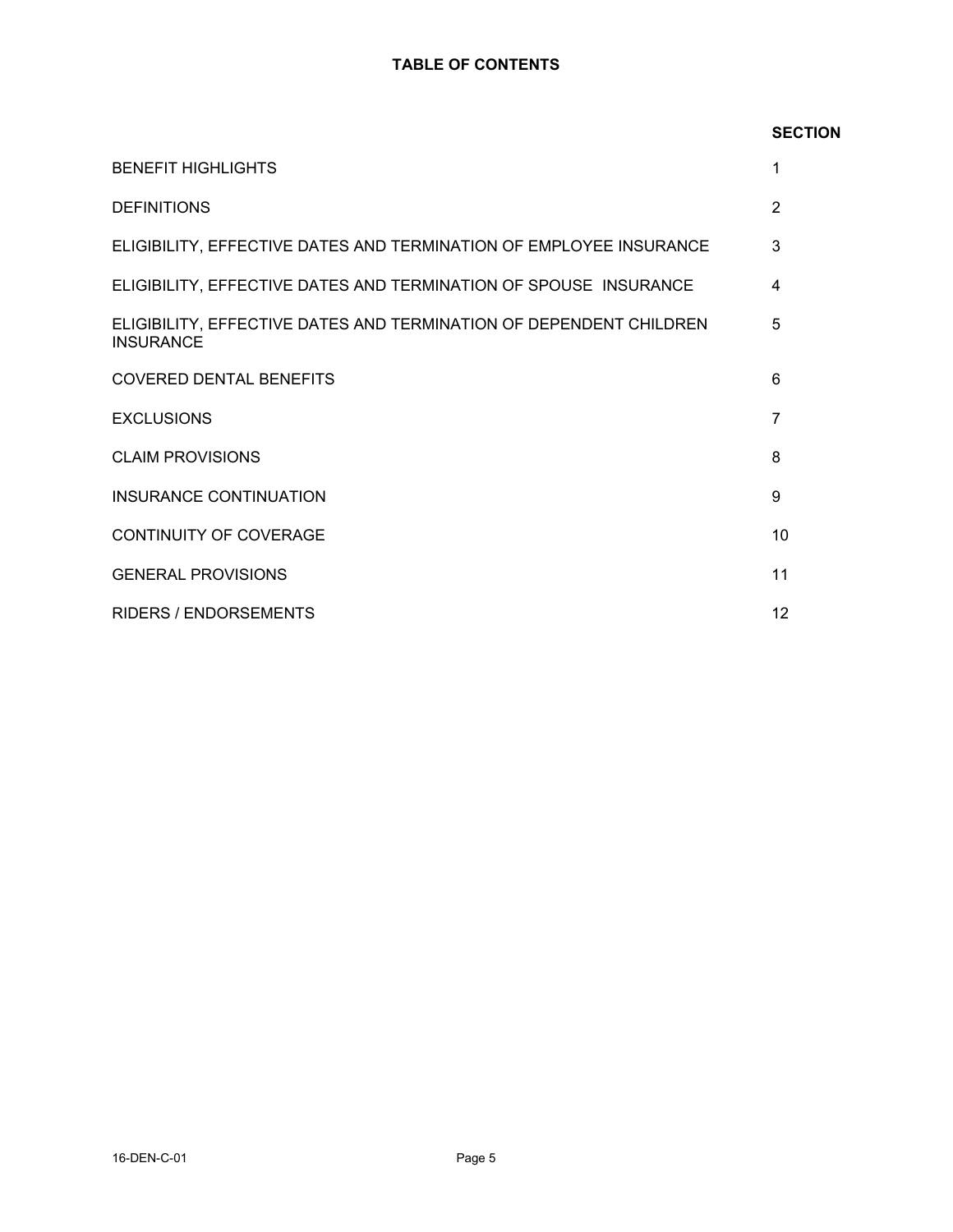#### **1. BENEFIT HIGHLIGHTS**

## **EMPLOYEE, SPOUSE AND DEPENDENT CHILDREN DENTAL INSURANCE**

| <b>Eligible Class:</b> | All Full-Time United States Employees hired on the 1st through the 15th of |
|------------------------|----------------------------------------------------------------------------|
|                        | the month working in the United States scheduled to work at least 30 hours |
|                        | per week.                                                                  |

**Eligibility Waiting Period:** Until the first of the month following date of employment

## **Deductible:**

Per Person Deductible: \$50 per Calendar Year

Maximum Family Deductible: 3 persons individually per Calendar Year

Only one deductible applies per Calendar Year if Type II and III Dental Expenses are Incurred. The deductible is waived for Type I Dental Expenses.

#### **Maximum Benefit:**

The Per Person Maximum Benefit for Type I, II and III Dental Expenses combined is: \$1,000 per Calendar Year.

# **Covered Dental Benefits**

Unless otherwise specified, the following benefits will be payable. Refer to the Covered Dental Benefits section of this Certificate for additional information including limitations.

## **Type I Covered Dental Expenses**

Payable at: 100%

Oral Evaluations Bite Wing X-Rays Dental Prophylaxis Genetic Test

## **Type II Covered Dental Expenses**

Payable at: 80%

Extraoral X-Rays Intraoral Occlusal X-rays Intraoral Periapical X-rays Palliative Treatment Scaling and Root Planing Periodontal Maintenance Localized Delivery of Time Release Antimicrobial Agents into Diseased Crevicular **Tissue** Root Canal Therapy Apicoectomy/Periradicular Surgery Retrograde Filling **Hemisection** 

Fluoride Treatment Space Maintainers **Sealants** Intraoral Complete Series

Pulpotomy Root Amputation Gingivectomy **Gingivoplasty** Osseous Surgery Guided Tissue Regeneration Osseous Graft Pedicle Graft Tissue Grafts Crown Lengthening Distal or Proximal Wedge Procedure Simple Extraction Surgical Extraction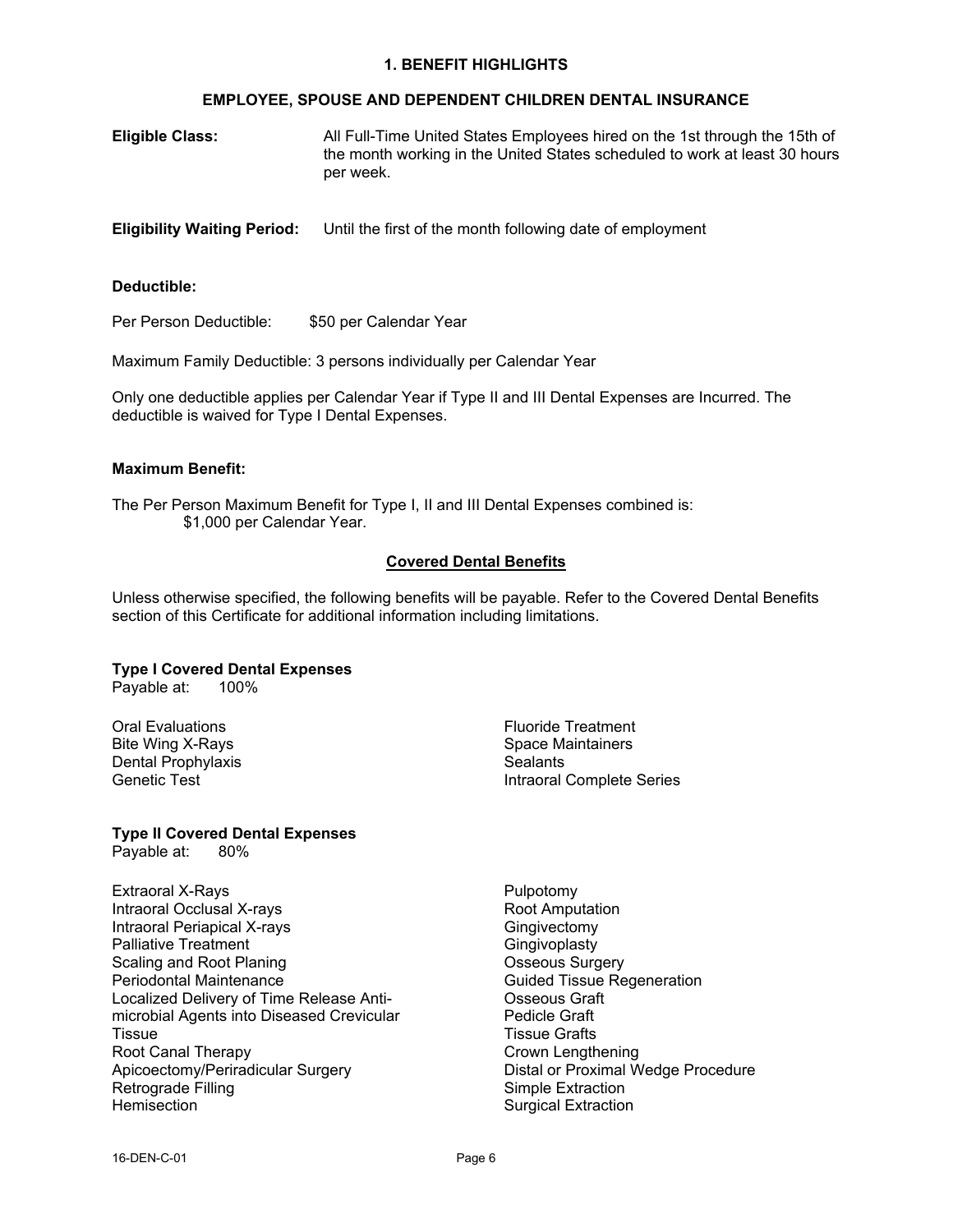# **1. BENEFIT HIGHLIGHTS**

# **EMPLOYEE, SPOUSE AND DEPENDENT CHILDREN DENTAL INSURANCE**

Alveoplasty Vestibuloplasty Removal of Lateral Exostosis Frenectomy Excision of Hyperplastic Tissue Orantral Fistula Closure Biopsy Incision and Drainage Tooth Re-implantation

# **Type III Covered Dental Expenses**

Payable at:

Crowns Inlays and Onlays Fixed Bridge Removable Full or Partial Dentures Repair/Recement Full Dentures, Partial Dentures, Crowns, Inlays Crown Buildup

General Anesthesia/IV Sedation Amalgam Restoration Stainless Steel Crowns Composite Posterior Filling Accession and examination of tissue Pin Retention Therapeutic Drug Injections **Consultation** Composite and Silicate Restorations

Post and Core Tissue Conditioning Veneers Clasps and Rests Relining Dentures, Rebasing Dentures Denture Adjustments Implants

**Contributions:** The cost of your insurance is shared by both you and your Employer.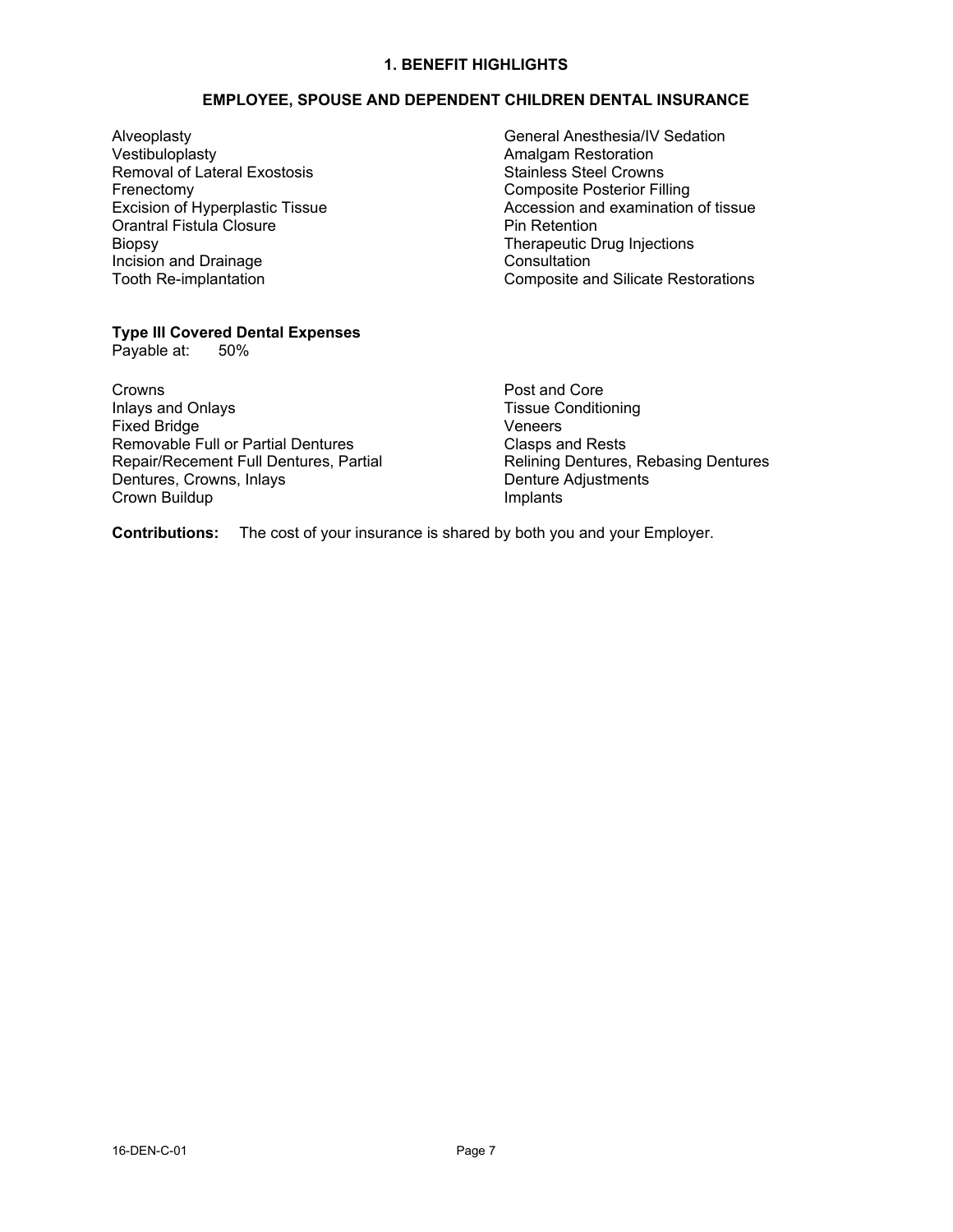**Actively at Work** means that you perform all the regular duties of your job for a full work day at your Employer's normal place of business, a site approved by your Employer or a site where your Employer's business requires you to travel.

You are considered Actively at Work if you usually perform the regular duties of your job at your home as long as you can perform all the regular duties of your job for a full work day and could do so at your Employer's normal place of business.

You are considered Actively at Work on any day that is not your regular scheduled work day (e.g., you are on vacation or holiday) as long as you were Actively at Work on your immediately preceding scheduled work day, and you are neither Confined nor disabled due to an Injury or Sickness.

# **Allowable Charge** means:

- with respect to Covered Dental Expenses provided by a Participating Provider, the pre-determined fee:
	- · made available to us under any agreement; and
	- that a Participating Provider has agreed to charge for a given service.
- with respect to Covered Dental Expenses provided by a Non-Participating Provider, a fee level that is at the  $90<sup>th</sup>$  percentile of the amount standardly charged for like Treatment, by other providers in the Locality where the service is Incurred.
- with respect to Covered Dental Expenses provided by a Contracting Provider, the lesser of:
	- $\bullet$  a fee level that is at the 90<sup>th</sup> percentile of the amount standardly charged for like Treatment, by other providers in the Locality where the service is Incurred; or
	- · the pre-determined fee made available to us under any agreement.

**Benefit Waiting Period** means the period of time that an Insured must be covered under the Policy before being eligible for specific dental services.

**Calendar Year** means the period beginning on January 1st and ending on December 31st of the same year.

**Confined or Confinement** means confined to a hospital or similar facility.

**Contracting Provider** means a Dentist who provides dental services for Non-Network Expenses at the pre-determined Allowable Charge.

**Course of Treatment** means a planned program of one or more services for the Treatment of a diagnosed dental condition.

**Covered Dental Expense** means the lesser of the provider's billed charge or the Allowable Charge for any dental services when that service is:

- performed by a Dentist or Denturist;
- Dentally Necessary, as determined by us, for the dental care of an Insured; and
- determined by us to have a favorable prognosis.

## **Dental Emergency** means a dental condition:

- with a sudden, unexpected onset; and
- · of such nature that failure to render immediate care could result in deterioration to the extent that either:
	- · the Insured's life or well-being is placed in jeopardy; or
	- serious impairments occur in the Insured's bodily functions.

**Dental Hygienist** means someone who meets both of the following requirements:

is currently licensed to practice dental hygiene by the state in which he or she practices; and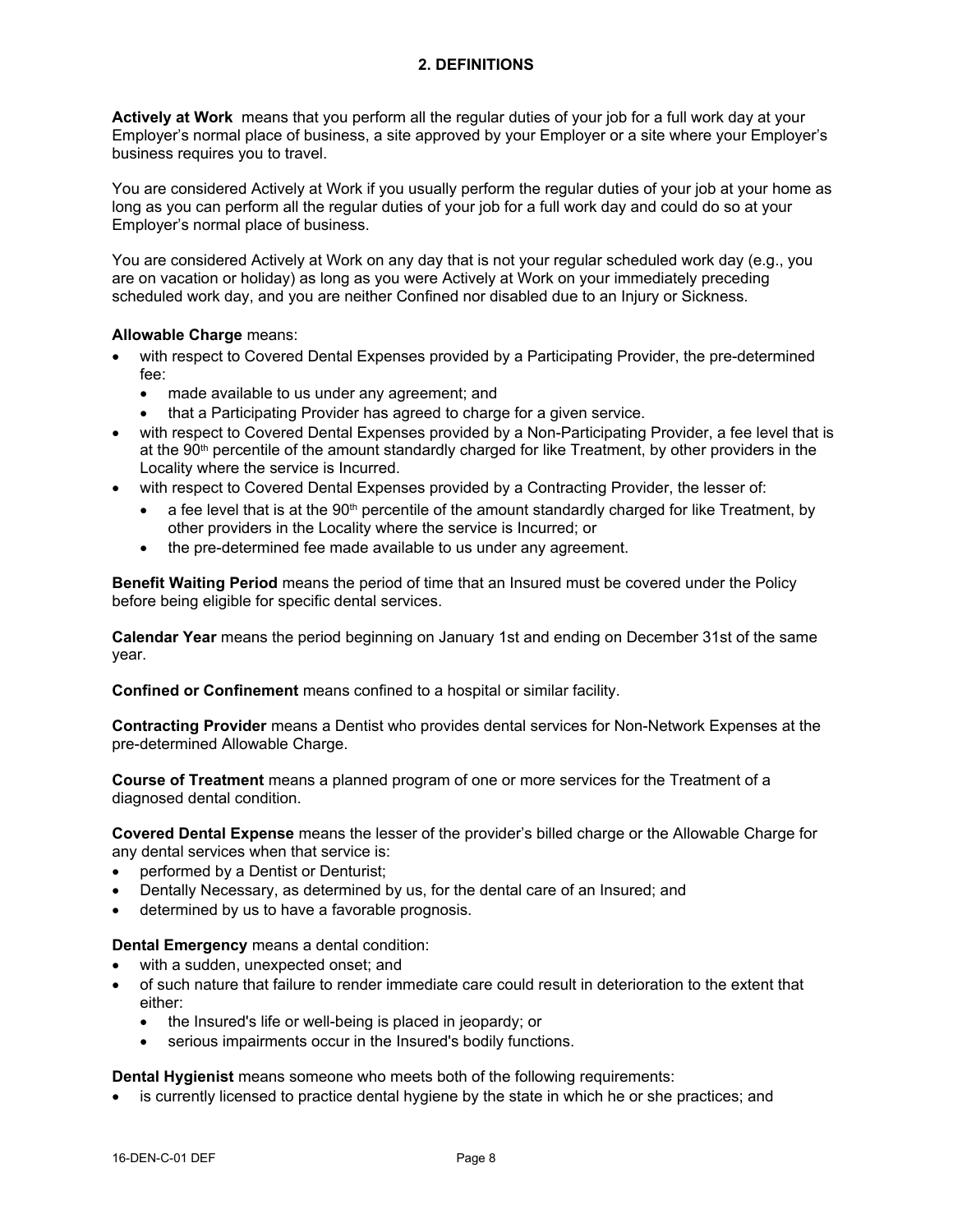is acting under the supervision of a Dentist.

**Dentally Necessary** means a service or Treatment that is appropriate for the diagnosis and in accordance with accepted dental standards. The service or Treatment must be essential for the care of the teeth and supporting tissues.

**Dental Prophylaxis** means preventive Treatment which includes scaling and polishing, the complete removal of explorer-detectable calculus, soft deposits, plaque, stains and the smoothing of tooth surfaces coronal to the gingival attachment. A multiple appointment cleaning shall be considered as a single prophylaxis.

**Dentist** means someone who meets both of the following requirements:

- is currently licensed to practice dentistry by the state in which he or she practices; and
- is acting within the scope of his or her license.

**Denturist** means someone who meets both of the following requirements:

- is currently licensed to make dentures by the state in which he or she practices; and
- is acting within the scope of his or her license.

**Dependent** means your Spouse and Dependent Children. Dependent does not include a person who is an Employee of your Employer unless you and your Spouse are each Employees of your Employer and you have or acquire a Dependent Child.

**Dependent Child (Dependent Children)** means your insured child under age 26.

Dependent Child includes:

- · your step-child;
- a foster child who resides with you and for whom you have been appointed as guardian by the clerk of any North Carolina superior court or whose primary custody has been assigned by order of a court of competent jurisdiction;
- a child for whom you have or your Spouse has legal quardianship of the child's person;
- · your adopted child, including any child for whom you have assumed and retained a legal obligation for total or partial support in anticipation of adoption;
- a child for whom coverage is required pursuant to a court order;
- a child of your Spouse.

If a child is age 26 or older and is:

- · incapable of self-sustaining employment because of an intellectual disability, developmental disability, or physical handicap; and
- dependent on you for his or her support;

that child will continue to be considered a Dependent Child under the Policy for as long as these conditions exist.

No person may be considered to be a Dependent Child of more than one Employee.

Dependent Child does not include:

- any person who is insured as an Employee;
- · your married child whose employer sponsors Dental Insurance; or
- any person residing outside the United States or Canada. This exclusion does not apply to a Dependent Child who:
	- resides with you while you are on a temporary work assignment outside the United States; or
	- is a Full-time Student attending school outside of the United States.

**Divorce** means the dissolution of any relationship identified in the Marriage definition and the courtissued document appropriate for the termination of such a relationship.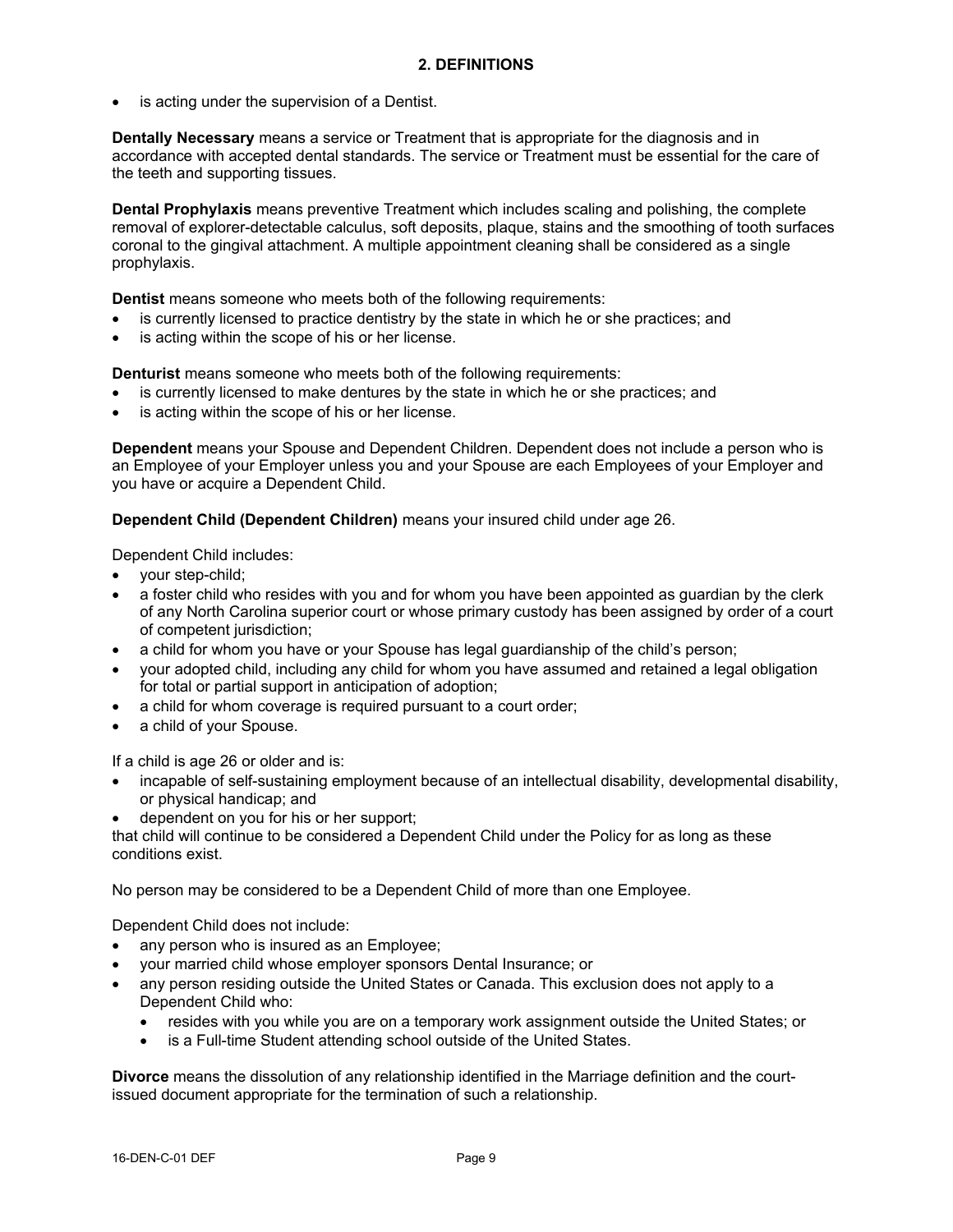**Eligibility Waiting Period** means the length of time you must be a member in an Eligible Class before you can apply for insurance. The Eligibility Waiting Period is shown in the Benefit Highlights. Any period of time you were Actively at Work for the Employer as a full-time Employee will count towards completion of the Eligibility Waiting Period.

**Employee** means a person who is employed by the Employer within the United States, who is a U.S. citizen or a U.S. resident, scheduled to work at least the minimum hours shown in the Benefit Highlights, and paid regular earnings, and has a legitimate federal tax identification number. Employee does not include a seasonal or temporary employee whose annual work schedule is less than 12 months during a calendar year.

If you are an Employee and you are working on a temporary assignment outside of the United States for 12 months or less, you will be deemed to be working within the United States. If you are an Employee and you are working on a temporary assignment outside of the United States for more than 12 months, you will not be considered an Employee under the Policy unless we agree in Writing.

**Employer** means the Employer named on the cover page of this Certificate and includes any subsidiary or affiliated company named in the application.

**Enrollment Period** means the period of time each year not to exceed 30 days during which eligible Employees may elect, change, or cancel insurance under the Policy. The Enrollment Period cannot exceed 30 days or occur more than once in any 12-month period, unless we agree in Writing.

**Family Member** means: (a) your Spouse, and (b) the following relatives of you or your Spouse: (1) parent; (2) grandparent; (3) child; (4) grandchild; (5) brother; (6) sister; (7) aunt; (8) uncle; (9) first cousin; (10) nephew or niece. This includes adopted, in-law and step-relatives.

**Family Status Change** means one of the following events:

- your Marriage or Divorce;
- the birth of your child;
- the adoption of a child by you;
- the placement of a child with you, pending adoption;
- · the addition of a foster child;
- the death of your Spouse or child;
- · the commencement or termination of employment of your Spouse or Dependent Child;
- · the change from part-time to full-time employment by you or your Spouse;
- · the change from full-time to part-time employment by you or your Spouse; or
- the taking of an unpaid leave of absence by you or your Spouse.

**Functioning Natural Tooth** means that part of the tooth that is formed by the human body and is:

- performing its normal role in the chewing process in the upper or lower arch; and
- opposed in the other arch by another tooth or prosthetic replacement.

#### **Immediate Family** includes:

- · you;
- · your Spouse; and
- · the parents, grandparents, brothers, sisters or children of either you or your Spouse, whether related by blood or Marriage.

#### **Incur, Incurs or Incurred** means the following:

- if the Policy includes coverage for any of the following services, they will be considered Incurred if started while insured under the Policy:
	- full or partial dentures are considered started on the date the final impression is made and completed on the date the final completed appliance is first inserted in the mouth;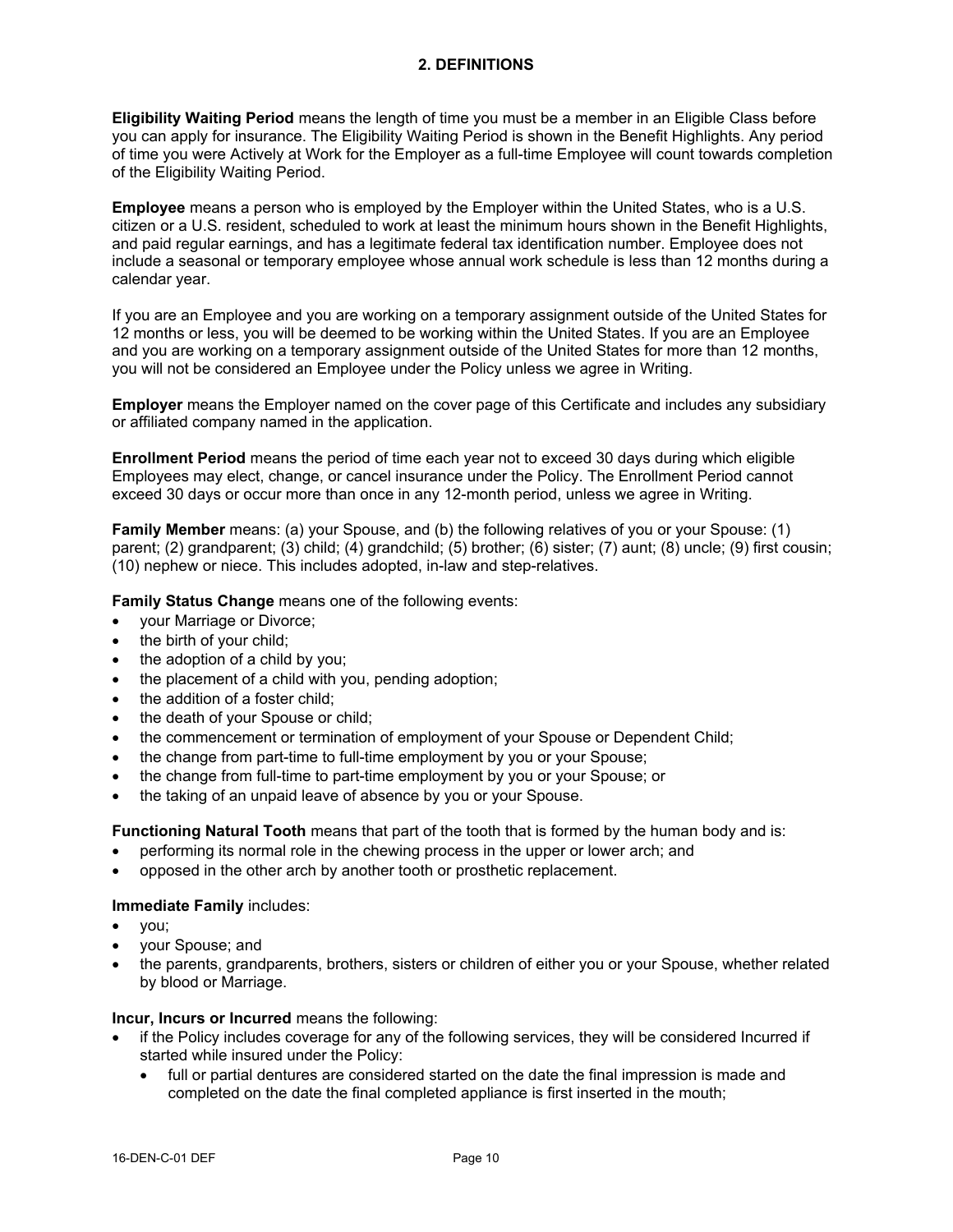- fixed bridges, crowns, inlays, and onlays are considered started on the date the teeth are first prepared and completed on the date an appliance is cemented in place;
- · root canal therapy is considered started on the date the pulp chamber is opened and completed on the date a canal is permanently filled;
- · implants are considered started and completed on the date the implant is inserted; or
- if the Policy includes coverage for Type IV services, those services will be considered Incurred on the date of insertion of bands or appliance; and
- · all other Covered Dental Expenses will be considered Incurred on the date the service was rendered.

**Insured** means any person covered under the Policy.

## **Late Entrant** means:

- an Employee who does not enroll during the times specified in the "Eligibility, Effective Dates and Termination of Employee Insurance" section;
- a Spouse who you do not enroll during the times specified in the "When must you enroll for Spouse Dental insurance?" section;
- a Dependent Child who you do not enroll during the times specified in the "When must you enroll for Dependent Dental insurance?" section; or
- any Insured who requests reinstatement of insurance which was terminated while he or she remained eligible for insurance under the Policy.

**Layoff** means that you are temporarily not Actively at Work for a period of time your Employer agreed to in Writing. Your normal vacation time is not considered a temporary Layoff.

**Leave of Absence** means that you are temporarily not Actively at Work for a period of time your Employer agreed to in writing. Your normal vacation time is not considered a temporary Leave of Absence.

**Locality** means an area whose size is large enough, as determined by us, to give an accurate representation of standard charges for a type of dental service.

**Marriage** means any of the following relationships as recognized under local, state, federal or provincial law: a same-sex or opposite-sex marriage.

**Network Expense** means Covered Dental Expenses for services that are furnished by a Participating Provider.

**Non-Network Expense** means Covered Dental Expenses for services that are furnished by a Non-Participating Provider or Contracting Provider.

**Non-Participating Provider** means any Dentist who is not a Participating Provider or Contracting Provider.

**Orthodontic Treatment** means the corrective movement of teeth through bone by means of an active appliance to correct a malocclusion.

**Participating Provider** means any Dentist who provides dental services for Network Expenses at the pre-determined Allowable Charge.

#### **Participation in a Riot, Rebellion or Insurrection**, the words "Participation" and "Riot" in this phrase mean:

Participation includes promoting, inciting, conspiring to promote or incite, aiding, abetting, and all forms of taking part in, but will not include actions taken in defense of public or private property, or actions taken in your own defense, if such actions of defense are not taken against persons seeking to maintain or restore law and order including but not limited to police officers and firefighters.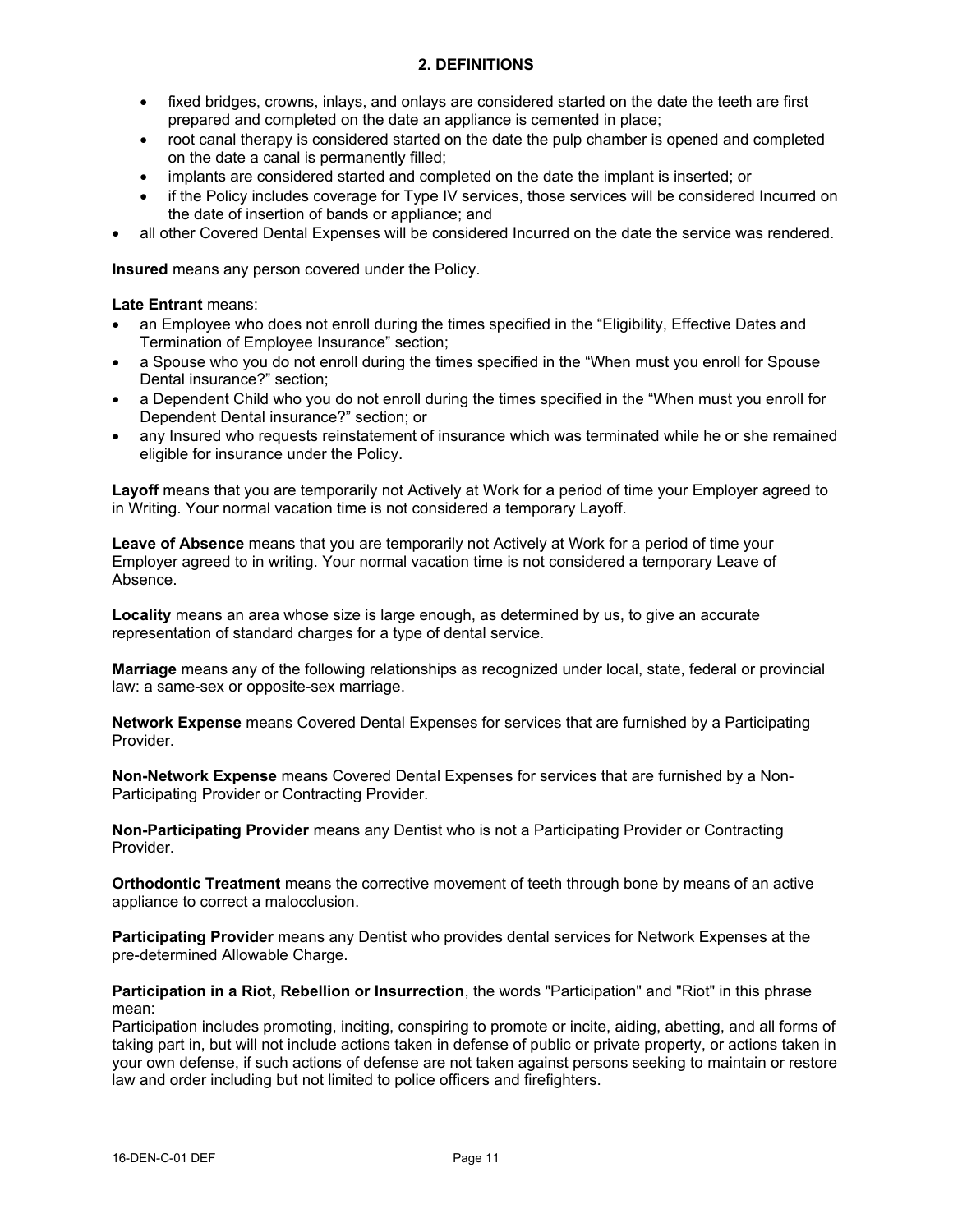Riot includes all forms of public violence, disorder, or disturbance of the public peace, by three or more persons assembled together, whether or not acting with a common intent and whether or not damage to person or property or unlawful act or acts is the intent or the consequence of such disorder.

**Periodontal Maintenance** means recall procedures for patients who have had surgical or non-surgical Treatment for periodontal disease. The procedures include examination, periodontal evaluation and any further scaling and root planing that is Dentally Necessary.

**Physician** means a person who is operating within the scope of his or her license and is either:

- · licensed in the United States as a medical doctor and authorized to practice medicine and prescribe and administer drugs or to perform surgery; or
- any other duly licensed medical practitioner who is deemed by applicable state law to have the same authority as a legally qualified medical doctor.

The Physician cannot be you, a business associate, or any Family Member.

**Policy** means the group insurance policy under which this Certificate is issued.

**Prior Plan** means the Employer's group plan of Dental Expense Benefits that was in force on the day before the effective date of this plan.

**Signed** means any symbol or method executed or adopted by a person with the present intention to authenticate a record, and which is on or transmitted by paper, electronic or telephonic media, and which is consistent with applicable law.

**Spouse** means any individual who is a party to a Marriage and under state, federal or provincial law is recognized as a spouse.

Spouse does not include:

- any person who is insured as an Employee; or
- any person residing outside the United States. This exclusion does not apply to your Spouse who resides with you while you are on a temporary work assignment outside the United States.

**Treatment** means a Dentist's consultation, care or services, or diagnostic measures.

**We, Us, Our (we, us, our)** means Sun Life Assurance Company of Canada or an affiliate company.

**Written or Writing** means a record which is on or transmitted by paper, electronic or telephonic media, and which is consistent with applicable law.

**You, Your (you, your)** means an Employee who is eligible for insurance under the Policy.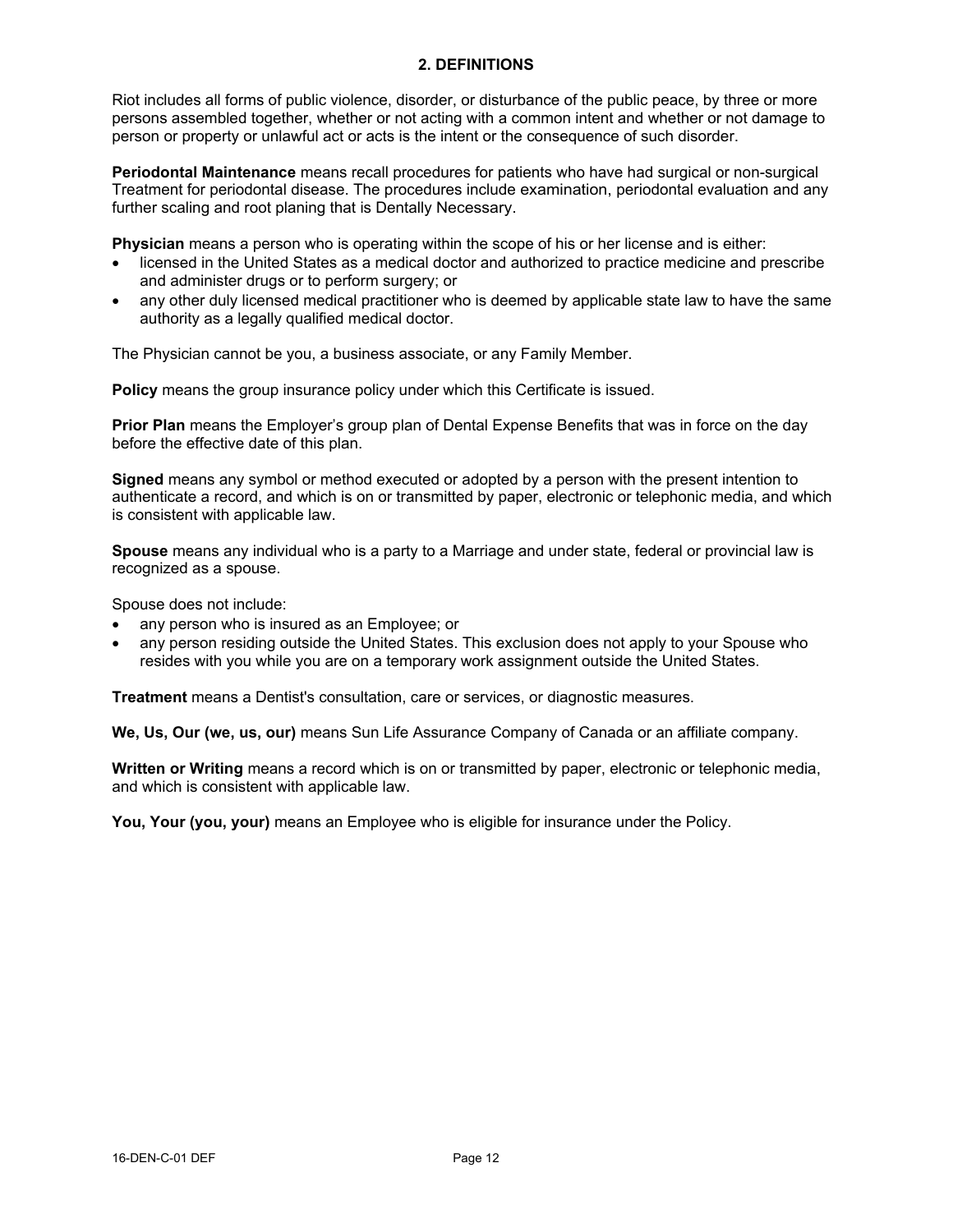# **3. ELIGIBILITY, EFFECTIVE DATES AND TERMINATION OF EMPLOYEE INSURANCE**

## **When are you eligible for Employee Dental Insurance?**

You are initially eligible for Employee Dental Insurance on the latest of:

- · September 1, 2020;
- the first day of the month following your date of employment; or
- the date you first are Actively at Work in an Eligible Class.

You are also eligible for insurance during any Enrollment Period or as a result of a Family Status Change, provided you are Actively at Work and in an Eligible Class.

#### **When must you enroll for Employee Dental Insurance?**

You must enroll within 31 days of the date you are initially eligible for Employee Dental Insurance.

If you do not enroll for insurance during your initial Enrollment Period, you will not be insured for any Contributory Employee Dental Insurance.

If you do not enroll for insurance during your initial Enrollment Period, you are a Late Entrant.

If you refuse your insurance and do not enroll when you are eligible, then you will not be allowed to enroll until the next Enrollment Period and you will be a Late Entrant.

#### **When does Employee Dental Insurance start?**

Employee Dental Insurance starts on the later of the date:

- · you are eligible;
- · you enroll; or
- · you agree to make any required contribution toward the cost of insurance;

if you are Actively at Work on that date.

If you are not Actively at Work on that date, your insurance will not start until you resume being Actively at Work.

#### **What are the Employee Benefit Waiting Periods?**

You will be insured for Type I Dental Expenses on your Effective Date of Insurance. There is a Benefit Waiting Period for Type III Dental Expenses as shown below. The Benefit Waiting Period begins on your Effective Date.

The Benefit Waiting Period for Type III Dental Expenses is 12 months.

If you are a Late Entrant you will be insured for Type I Dental Expenses on your Effective Date of Insurance. There are Benefit Waiting Periods for Type II and Type III Dental Expenses as shown below. The Benefit Waiting Periods begin on your Effective Date. The Benefit Waiting Period for:

- · Type II Dental Expenses is 12 months except Restorations 6 months.
- Type III Dental Expenses is 24 months.

The Benefit Waiting Periods shown above will not be applied if you were enrolled in the Prior Plan.

#### **What happens if you are rehired by your Employer?**

If you are rehired by your Employer within 12 months of the date your employment ends, your insurance may be reactivated. Your reactivated insurance will be subject to all the terms and provisions of the Policy.

If you had partially satisfied your Eligibility Waiting Period prior to your termination of employment, your previous time employed with your Employer will count towards completion of your Eligibility Waiting Period. Your Eligibility Date will be the later of the date you are rehired or the day after you complete the Eligibility Waiting Period.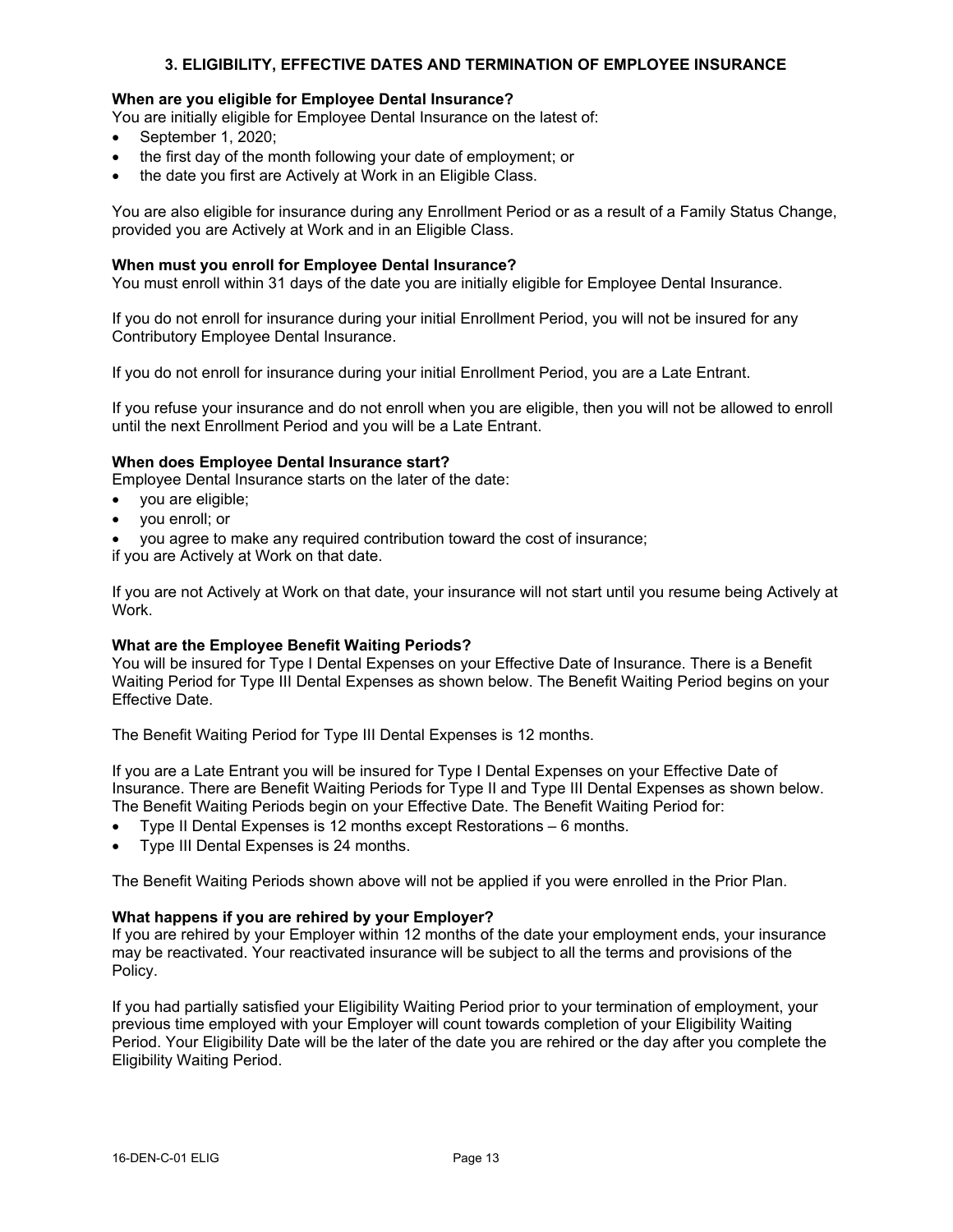# **3. ELIGIBILITY, EFFECTIVE DATES AND TERMINATION OF EMPLOYEE INSURANCE**

If you are rehired by your Employer 12 months or later after the date your employment terminates, your coverage will not be reinstated. You will be eligible for insurance on the day after you complete a new Eligibility Waiting Period.

You must re-enroll within 31 days of your rehire date.

# **When does Employee Dental Insurance end?**

- Your Employee Dental Insurance under the Policy will end on the earliest of the following:
- the date the Policy terminates;
- the date you are no longer in an Eligible Class;
- the date your class is no longer included for insurance:
- · the last day for which any required premium has been paid for your Employee Dental Insurance;
- · the date you request in Writing to end your Employee Dental Insurance;
- the last day of the month in which you are Actively at Work, subject to the Insurance Continuation provision;
- the date you enter active duty in any armed service during time of war, declared or undeclared;
- the last day of the month in which you retire; or
- the date you die.

# **If your coverage has ended, can it be reinstated?**

If your insurance ends for any reason other than you have voluntarily terminated it, then you may apply to reinstate your insurance within 12 months from the date it ended. To reinstate, you must apply within 31 days after you return to being Actively at Work in an Eligible Class. Reinstatement will be effective on the later of the date:

- · you agree to make any required contribution toward the cost of your insurance; and
- you are Actively at Work.

Any premium accepted in connection with a reinstatement will be applied to a period for which premium has not been previously paid, but not to any period more than 60 days prior to the date of reinstatement.

Any Treatment occurring between your termination date and your reinstatement effective date will not be considered a Covered Expense.

A new Eligibility Waiting Period will not apply.

Your reinstated insurance will be:

- the insurance your Employer offers at the time of your reinstatement; and
- subject to all the terms and provisions of the Policy.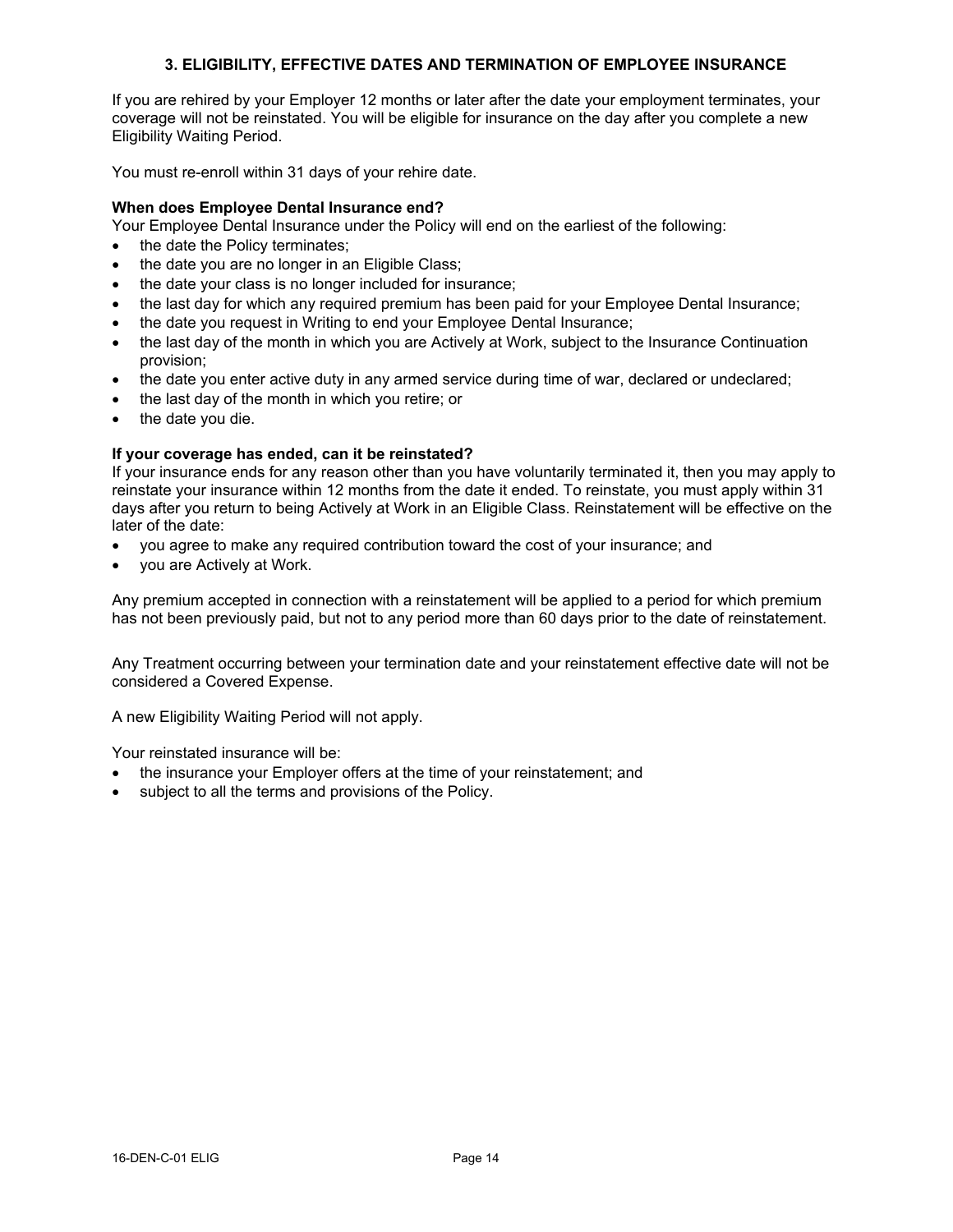# **4. ELIGIBILITY, EFFECTIVE DATES AND TERMINATION OF SPOUSE INSURANCE**

## **When are you eligible for Spouse Dental Insurance?**

If you are in an Eligible Class, you are initially eligible for Spouse Dental Insurance on the latest of:

- · September 1, 2020;
- the date you are insured for Employee Dental Insurance; or
- the date you acquire a Spouse.

You are also eligible for Spouse Dental Insurance during any Enrollment Period or as a result of a Family Status Change, provided you are in an Eligible Class and have a Spouse.

## **When must you enroll for Spouse Dental Insurance?**

For Contributory Spouse Dental Insurance, you must enroll within 31 days of the date you are initially eligible for Spouse Dental Insurance or within 31 days of the date of a Family Status Change or during any Enrollment Period or your Spouse will be a Late Entrant.

#### **When does Spouse Dental Insurance start?**

For Contributory Spouse Dental Insurance, Spouse Dental Insurance starts on the latest of the date:

- · you are eligible for Spouse Dental Insurance;
- you are insured under the Policy for Employee Dental Insurance;
- · you enroll for Spouse Dental Insurance; or
- you agree to make any required contribution toward the cost of insurance;

if you are Actively at Work and your Spouse is not Confined on that date.

If you are not Actively at Work on that date, your Spouse Dental Insurance will not start until you resume being Actively at Work.

#### **What are the Spouse Benefit Waiting Periods?**

Your Spouse will be insured for Type I Dental Expenses on your Spouse's Effective Date of Insurance. There is a Benefit Waiting Period for Type III Dental Expenses as shown below. The Benefit Waiting Period begins on your Spouse's Effective Date.

The Benefit Waiting Period for Type III Dental Expenses is 12 months.

If you are a Late Entrant or your Spouse is a Late Entrant your Spouse will be insured for Type I Dental Expenses on your Spouse's Effective Date of Insurance. There are Benefit Waiting Periods for Type II and Type III Dental Expenses as shown below. The Benefit Waiting Periods for Late Entrants begin on your Spouse's Effective Date. The Benefit Waiting Period for:

- · Type II Dental Expenses is 12 months except Restorations 6 months.
- Type III Dental Expenses is 24 months.

The Benefit Waiting Periods shown above will not be applied if your Spouse was enrolled in the Prior Plan.

#### **What if my Spouse is Confined?**

If your Spouse is Confined on the date your Spouse Dental Insurance would normally start, your Spouse Dental Insurance will not start until your Spouse is no longer Confined.

## **When does Spouse Dental Insurance end?**

Spouse Dental Insurance will end on the earliest of the following to occur:

- the date the Policy terminates;
- the date you are no longer in an Eligible Class;
- the date your class is no longer included for insurance;
- · the last day for which any required premium has been paid for your insurance or your Spouse Insurance;
- the date you are no longer insured under the Policy;
- the date you request in Writing to end your Spouse Dental Insurance;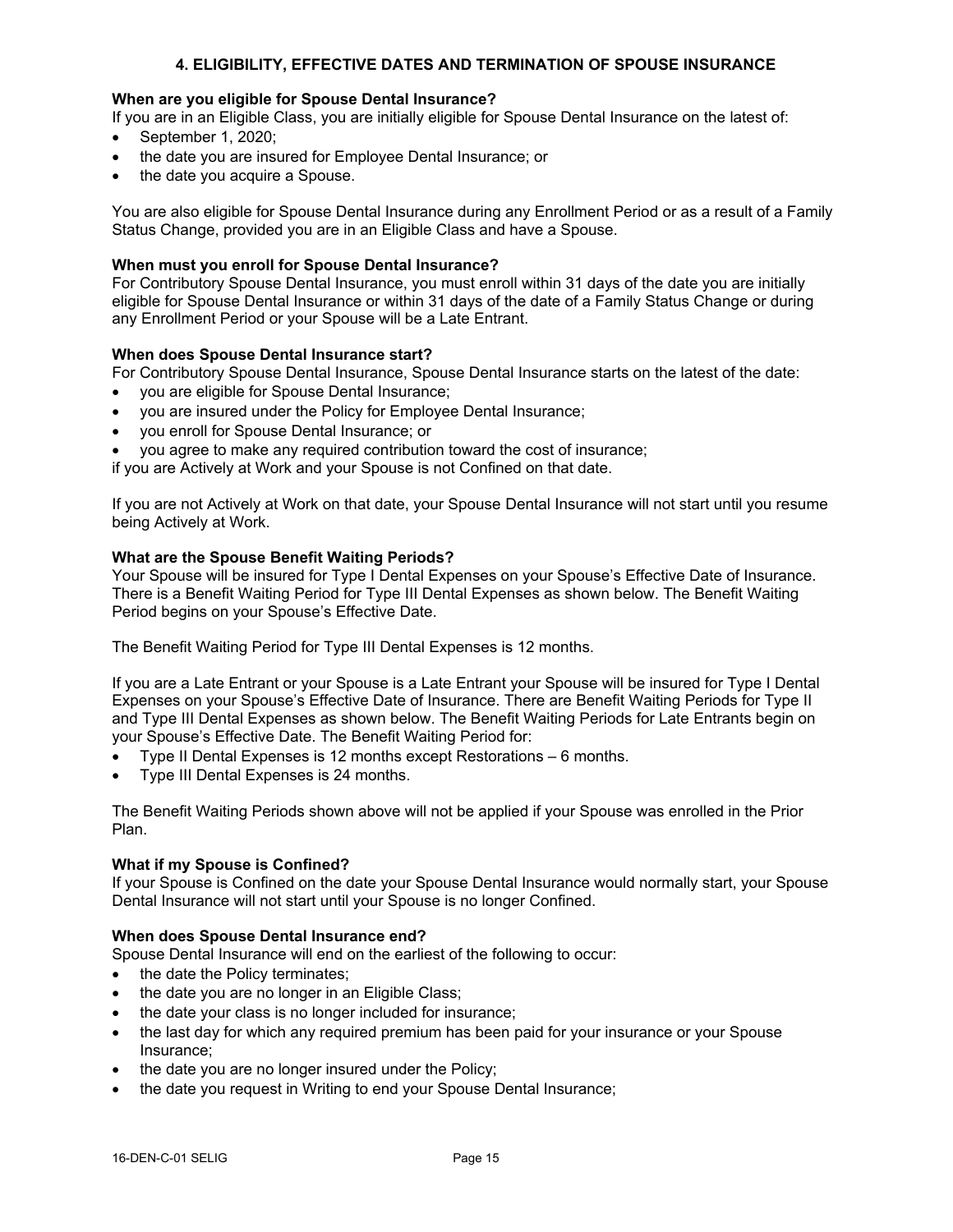# **4. ELIGIBILITY, EFFECTIVE DATES AND TERMINATION OF SPOUSE INSURANCE**

- · the last day of the month in which you are Actively at Work, subject to any Insurance Continuation provisions provided;
- · the date your Spouse enters active duty in any armed service during time of war, declared or undeclared;
- · the date your Spouse no longer meets the definition of Spouse as described in this Certificate;
- the last day of the month in which you retire;
- · the date you die; or
- · the date your Spouse dies.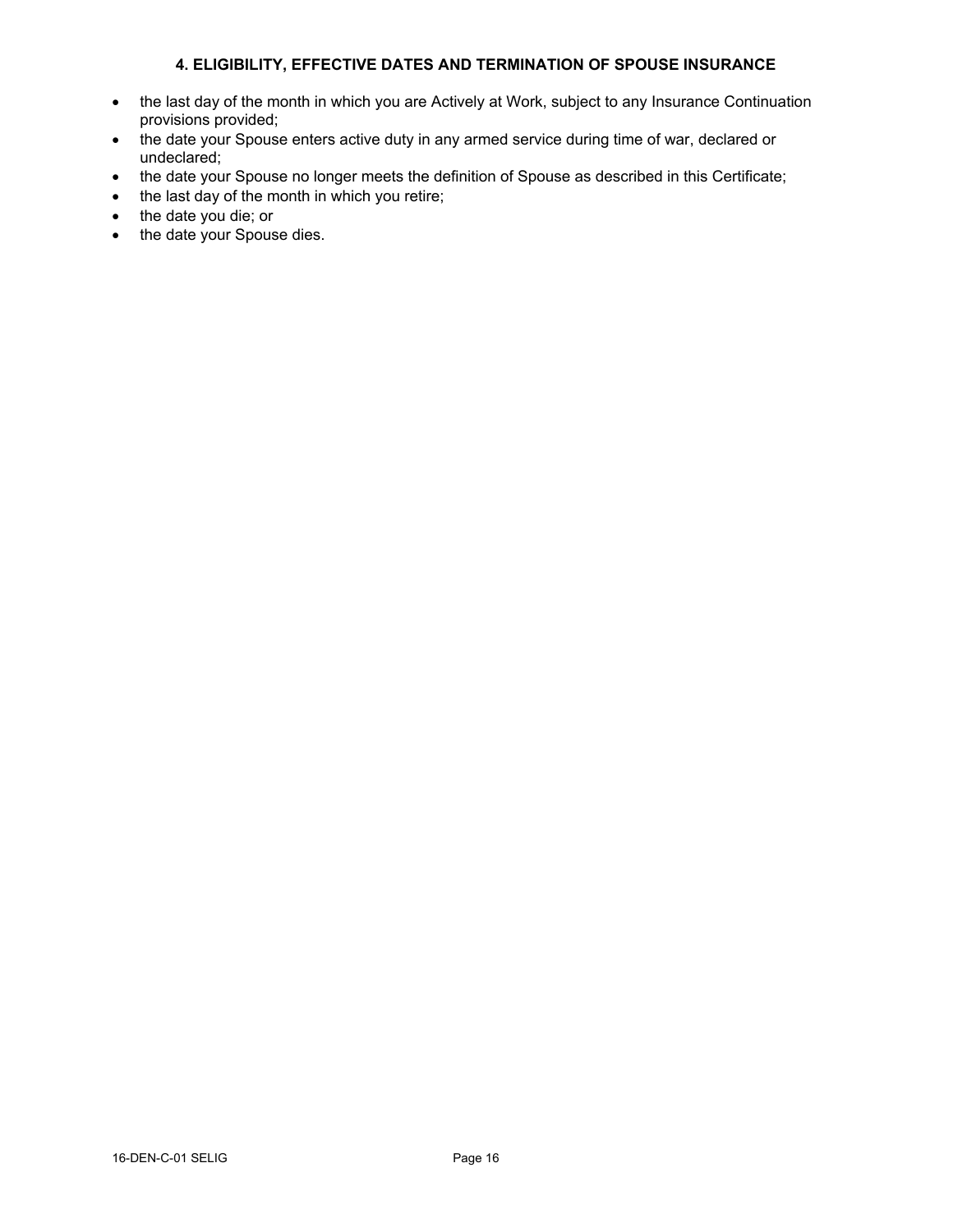# **5. ELIGIBILITY, EFFECTIVE DATES AND TERMINATION OF DEPENDENT CHILDREN INSURANCE**

## **When are you eligible for Dependent Children Dental Insurance?**

If you are in an Eligible Class, then you are initially eligible for Dependent Children Dental Insurance on the latest of:

- · September 1, 2020;
- · the date you are insured for Employee Dental Insurance; or
- the date you acquire your Dependent Children.

You are also eligible for Dependent Children Dental Insurance during any Enrollment Period or as a result of a Family Status Change, provided you are in an Eligible Class and have one or more Dependent Children.

## **When must you enroll for Dependent Children Dental Insurance?**

For Contributory Dependent Children Dental Insurance, you must enroll within 31 days of the later of the date:

- · you are initially eligible for Dependent Children Dental Insurance; or
- your Dependent Child reaches age 3;

or your Dependent Child will be a Late Entrant.

However, if you enroll a Dependent Child pursuant to a court or administrative order, such Dependent Child will not be subject to this 31-day requirement.

#### **When does Dependent Children Dental Insurance start?**

For Contributory Dependent Children Dental Insurance, Dependent Children Dental Insurance starts on the latest of the date:

- · you are eligible for Dependent Children Dental Insurance;
- · you are first insured under the Policy, for Employee Dental Insurance;
- · you enroll for Dependent Children Dental Insurance; or
- · you agree to make any required contribution toward the cost of insurance;

if you are Actively at Work and your Dependent Child is not Confined on that date.

If you are not Actively at Work, your Dependent Children Dental Insurance will not start until you resume being Actively at Work.

#### **What are the Dependent Children Benefit Waiting Periods?**

Your Dependent Child will be insured for Type I Dental Expenses on your Dependent Child's Effective Date of Insurance. There is a Benefit Waiting Period for Type III Dental Expenses as shown below. The Benefit Waiting Period begins on your Dependent Child's Effective Date.

The Benefit Waiting Period for Type III Dental Expenses is 12 months.

If you are a Late Entrant or your Dependent Child is a Late Entrant your Dependent Child will be insured for Type I Dental Expenses on your Dependent Child's Effective Date of Insurance. There are Benefit Waiting Periods for Type II and Type III Dental Expenses as shown below. The Benefit Waiting Periods for Late Entrants begin on your Dependent Child's Effective Date. The Benefit Waiting Period for:

- · Type II Dental Expenses is 12 months except Restorations 6 months.
- · Type III Dental Expenses is 24 months.

The Benefit Waiting Periods shown above will not be applied if your Dependent Child was enrolled in the Prior Plan.

#### **What if your Dependent Child is Confined?**

If your Dependent Child is Confined on the date your Dependent Children Dental Insurance would normally start, your Dependent Children Dental Insurance will not start until your Dependent Child is no longer Confined. Confinement does not apply to a newborn child, newly placed foster child or a newly adopted child.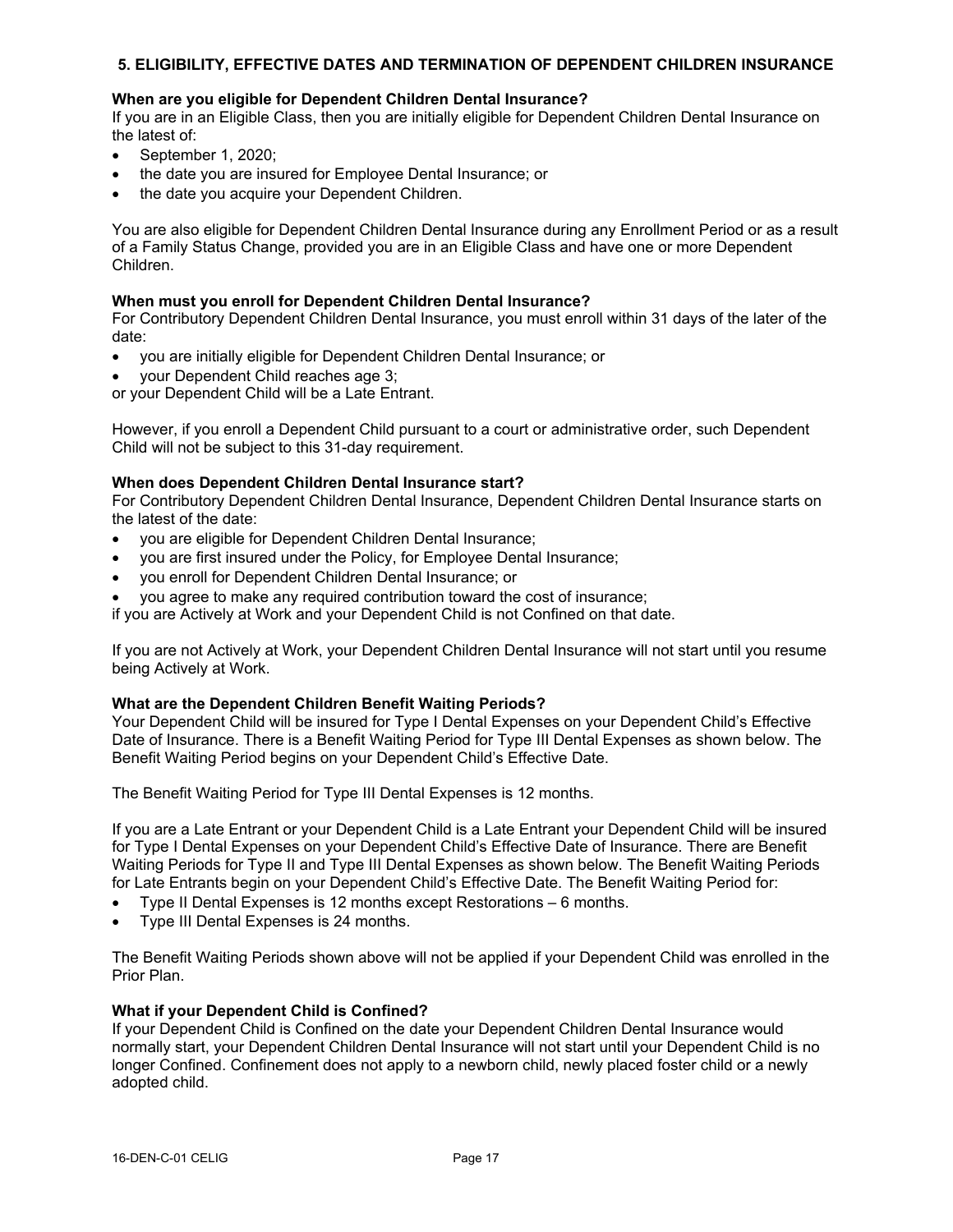# **5. ELIGIBILITY, EFFECTIVE DATES AND TERMINATION OF DEPENDENT CHILDREN INSURANCE**

## **How does Dependent Children Dental Insurance apply to newborn children, newly placed foster children or newly adopted children?**

If you are insured under the Policy but do not have Dependent Children Dental Insurance when a newborn child, newly placed foster child or newly adopted child becomes one of your Dependent Children, then such child will automatically be covered for 31 days from the date he or she becomes your Dependent Child. To continue coverage beyond 31 days, you must:

- · enroll for Dependent Children Dental Insurance within 31 days from the date the newborn child, newly placed foster child or newly adopted child becomes your Dependent Child; and
- · pay the required premium to continue your Dependent Children Dental Insurance.

If you are covered under the Policy and have Dependent Children Dental Insurance when a newborn, newly placed foster child or newly adopted child becomes one of your Dependent Children, then such child will automatically be covered.

# **When does Dependent Children Dental Insurance end?**

Dependent Children Dental Insurance will end on the earliest of the following to occur:

- the date the Policy terminates;
- the date you are no longer in an Eligible Class;
- the date your class is no longer included for insurance;
- the last day for which any required premium has been paid for your insurance or your Dependent Children Dental Insurance;
- the date you are no longer insured under the Policy;
- · the date you request in Writing to end your Dependent Children Dental Insurance;
- · the last day of the month in which you are Actively at Work, subject to any Insurance Continuation provisions provided;
- the date your Dependent Child enters active duty in any armed service during time of war, declared or undeclared;
- · the date your Dependent Child no longer meets the definition of Dependent Child as described in this Certificate, but only with respect to that person; or
- the last day of the month in which you retire; or
- the date you die; or
- the date your Dependent Child dies.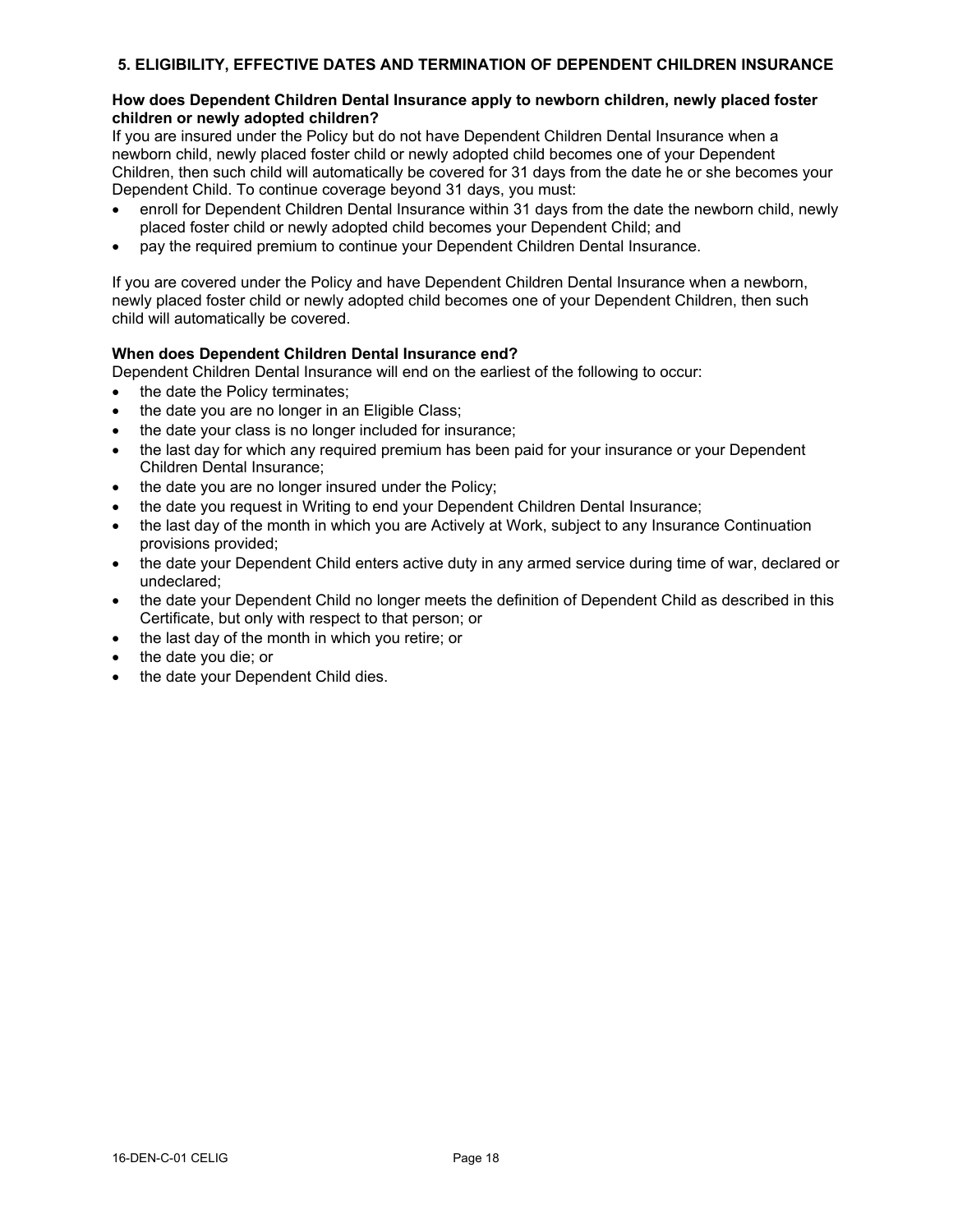## **What is the Dental Benefit?**

We will pay a Dental Benefit if an Insured Incurs Covered Dental Expenses for any of the services shown below. Payments for Covered Dental Expenses are based on the type of service – Type I, Type II or Type III. The percentage payable for each type of service is shown in the Benefit Highlights. Dental Benefits are only available for Covered Dental Expenses that are Incurred while an Insured is covered under the Policy.

## **Are you required to get a Pre-Determination of Benefits?**

We recommend a Pre-Determination of Benefits for:

- extensive Treatment such as root canal therapy, crowns, bridges and periodontal Treatment, if those services are included under this Policy; or
- any Treatment for which charges will exceed \$500.

We recommend that the Course of Treatment be submitted to us for review before Treatment begins. We will notify you and the Dentist of the benefits payable based upon the Course of Treatment. In determining the amount of benefits payable, we will consider alternate dental Treatment that will, as determined by us, accomplish a professionally satisfactory result. If you and the Dentist agree to a more costly method of Treatment, than that determined by us, the excess amount will not be paid by us.

Pre-Determination of Benefits is not required. If you do not submit a Pre-Determination of Benefits the amount of benefits payable by us is not affected.

## **What is the alternate dental Treatment benefit?**

If we determine that alternate procedures, services or Courses of Treatment can be performed to correct a dental condition, payment will be considered for the least costly procedure which we determine will produce a professionally satisfactory result. No alternate dental Treatment benefit is payable for any service that is not a Covered Dental Expense.

#### **Under what conditions are benefits payable?**

Our payment of benefits is subject to all the terms and conditions of the Policy. We will not pay benefits for any one item of expense under more than one provision of the Policy. All related dental expenses will be considered as part of the most comprehensive procedure and only the benefit for that procedure will be payable.

## **What are providers entitled to collect from you?**

If an Insured uses the services of a Participating Provider or a Contracting Provider for Covered Dental Expenses, those providers are entitled to collect from you the difference between the amount of benefits payable by us and the lesser of the provider's billed charge or the Allowable Charge. If we pay a benefit for an alternate dental Treatment, a Participating Provider or a Contracting Provider is entitled to collect from you the difference between the amount of benefits payable by us and the lesser of the provider's billed charge or the Allowable Charge for the service provided.

If an Insured uses the services of a Non-Participating Provider, that provider is entitled to collect from you the difference between the amount of benefits payable by us and the provider's billed charge.

# **What benefits are payable for Type I, Type II and Type III Covered Dental Expenses?**

If during a Calendar Year an Insured Incurs Covered Dental Expenses in excess of the Deductible, the benefit payable will be:

- · equal to the applicable percentage shown in the Benefit Highlights;
- subject to any Benefit Waiting Periods; and
- limited to the Calendar Year Maximum Benefit.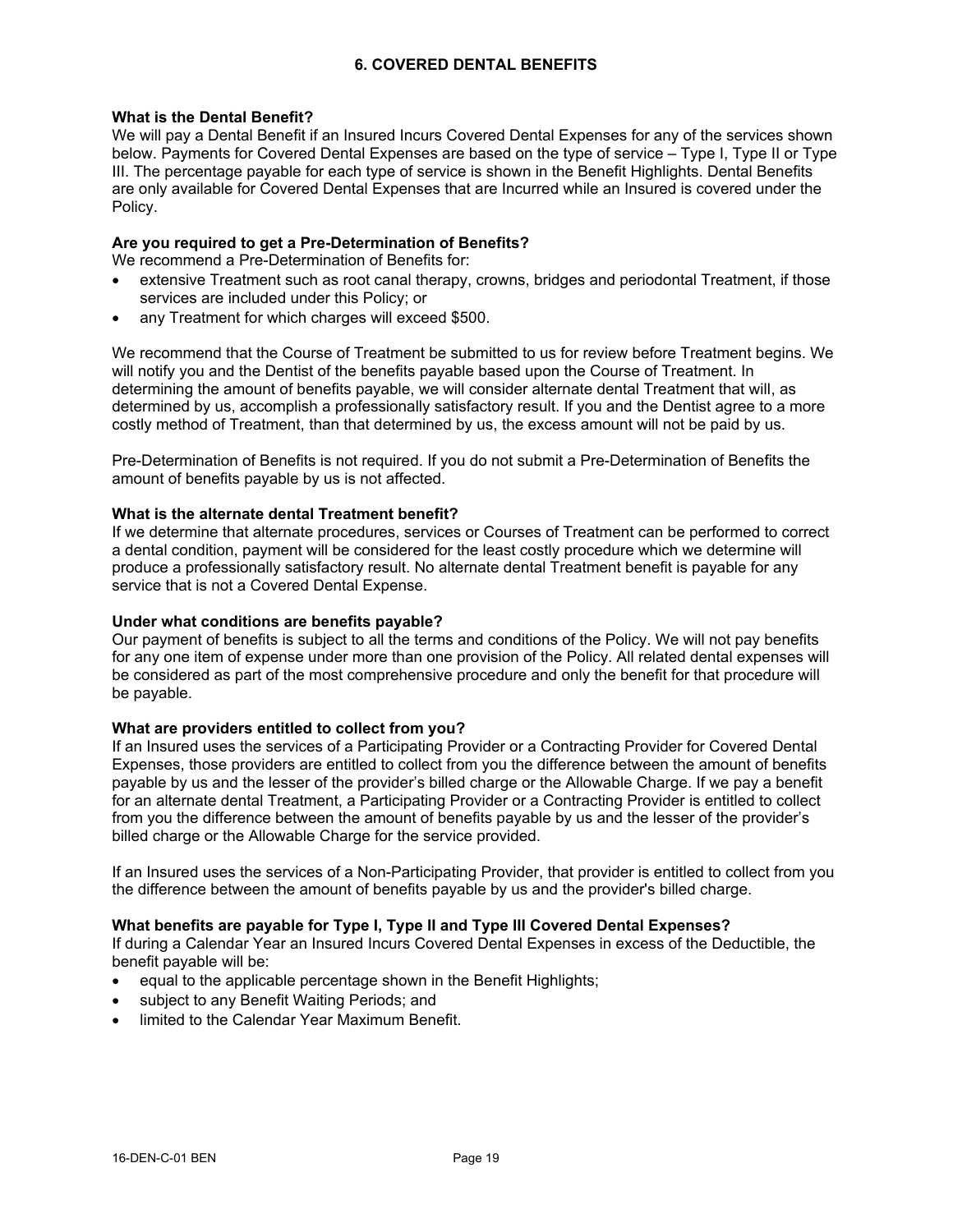#### **What is the Deductible?**

The Per Person Deductible is the amount of Covered Dental Expenses that an Insured must Incur in a Calendar Year before any benefits are payable. The Per Person Deductible per Calendar Year for each type of Covered Dental Expense is shown in the Benefit Highlights. The amounts to be applied to meet the Deductible must be charges for Covered Dental Expenses.

Amounts applied for your family will not exceed the Maximum Family Deductible shown in the Benefit Highlights in any Calendar Year, even if the Per Person Deductible has not been met.

The Maximum Family Deductible shown in the Benefit Highlights is the number of Insureds in your family who must each Incur Covered Dental Expenses in excess of the Per Person Deductible. Once the Maximum Family Deductible is met, Covered Dental Expenses are payable even if the Per Person Deductible has not been met.

If an Insured Incurs Covered Dental Expenses for Type I Services, those expenses are not subject to the Per Person Deductible.

## **What is the Calendar Year Maximum Benefit?**

The Per Person Maximum Benefit in each Calendar Year for Type I, II and III Dental Expenses combined is shown in the Benefit Highlights. The Calendar Year Maximum Benefit applies to all periods of time the Insured is insured during a Calendar Year regardless of any interruption in coverage for this insurance. This Maximum Benefit applies to all Covered Dental Expenses.

#### **Does your Treatment have to have a favorable prognosis?**

Benefits will be considered only for Treatment that we determine has a reasonably favorable prognosis of correcting the Insured's dental condition for a period of at least 3 years.

#### **What if you have a Dental Emergency?**

If due to a Dental Emergency, an Insured cannot reasonably travel to a Participating Provider and Incurs Covered Dental Expense in excess of the Deductible, the benefit will be payable on the same basis as Network Expenses.

## **Are benefits payable for temporary work?**

Benefits for temporary dental service including temporary prosthetics will be considered a part of the final dental service. By temporary prosthetics we mean any prosthetic inserted and used by an Insured for fewer than 12 months. Any prosthetic inserted and used by an Insured for at least 12 months will be considered permanent in nature.

## **Are any benefits payable after your insurance terminates?**

No benefits are available after an Insured's insurance ends except that benefits are available:

- for procedures requiring multiple visits if the Treatment is started while an Insured is covered under the Policy and completed within 30 days after the Insured's insurance ends. Treatment is considered started when the tooth is irrevocably altered. This extension is limited to crowns, fixed bridges, inlays, onlays, full dentures, partial dentures and root canal therapy if such services are included under this Policy; and
- · until the end of the calendar year quarter in which insurance ends, for Orthodontic Treatment Incurred while covered under the Policy if such services are included under the Policy.

A pre-determination for any Course of Treatment is not Treatment started. No benefits are payable if your Employer cancels the Policy and replaces it with another plan of group dental coverage within 30 days of the date the Policy ends.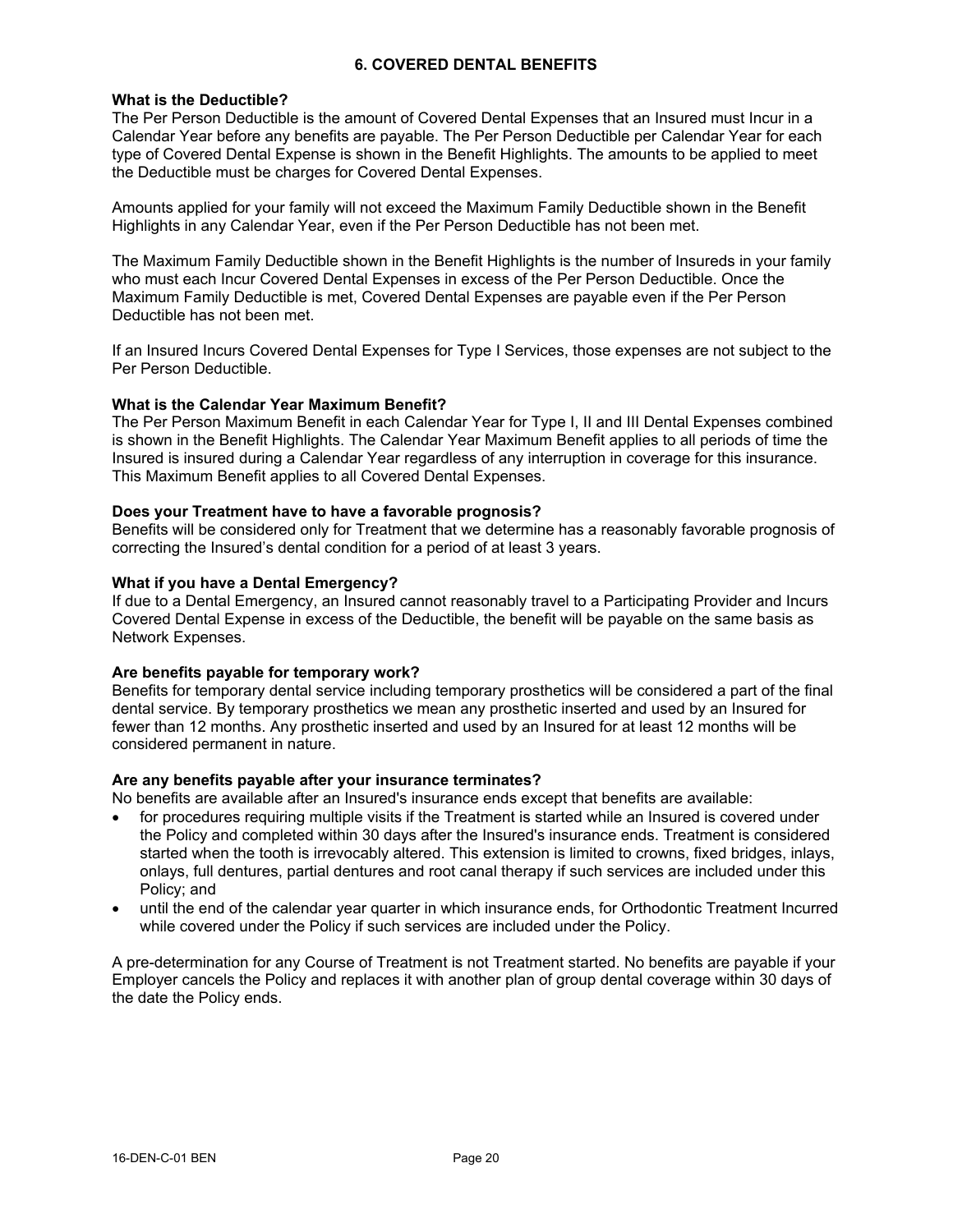#### **What are Covered Dental Expenses?**

The following is a list of those dental services which will be considered as Covered Dental Expenses. Covered Dental Expenses are based on current dental terminology which is updated from time to time. The most current terms may not be shown but benefits will be based on the most current dental terminology.

#### **TYPE I DENTAL SERVICES Oral Evaluations**

Oral Evaluations are limited to 1 of these services in any 6 consecutive month period.

#### **Bitewing X-rays**

Bitewing X-rays are limited to 1 set (2 or 4 films) in any 12 consecutive month period.

#### **Intraoral Complete Series**

These x-rays are limited to 1 panorex or complete series in any 60 consecutive month period. Ten or more individual periapical x-rays and/or bitewing films or a panoramic film will be considered a complete series for benefit purposes.

#### **Dental Prophylaxis**

Dental Prophylaxis is limited to 1 time in any 6 consecutive month period. The number of Dental Prophylaxis and Periodontal Maintenance is combined and is limited to 4 in any 12 consecutive month period.

#### **Genetic Test**

A Genetic Test for susceptibility to oral diseases is limited to once per lifetime and to Insureds over age 18.

#### **Fluoride Treatments**

Fluoride Treatments are limited to 1 time in any 6 consecutive month period for Dependent Children under age 14.

#### **Space Maintainers**

Space Maintainers are limited to 1 per tooth in any 3 year period for Dependent Children under age 19 when used to maintain space as a result of prematurely lost deciduous molars and permanent first molars, or deciduous molars and permanent first molars teeth that have not, or will not develop. Benefits include all adjustments within 6 consecutive months of installation.

#### **Sealants**

Sealants are limited to 1 time per tooth in any 36 consecutive month period, to the occlusal surface of unrestored permanent first and second molars, and to Dependent Children under age 14.

## **TYPE II DENTAL SERVICES**

There is Benefit Waiting Period for Type II Covered Dental Expenses. The Benefit Waiting Period will not be applied if the Insured was enrolled in the Prior Plan.

#### **Diagnostic Services Accession and Examination of Tissue**

# **Extraoral X-rays**

Extraoral X-rays are limited to 1 film in any 6 consecutive month period.

#### **Intraoral Periapical X-rays**

Intraoral Periapical X-rays are limited to 4 films in any 12 consecutive month period.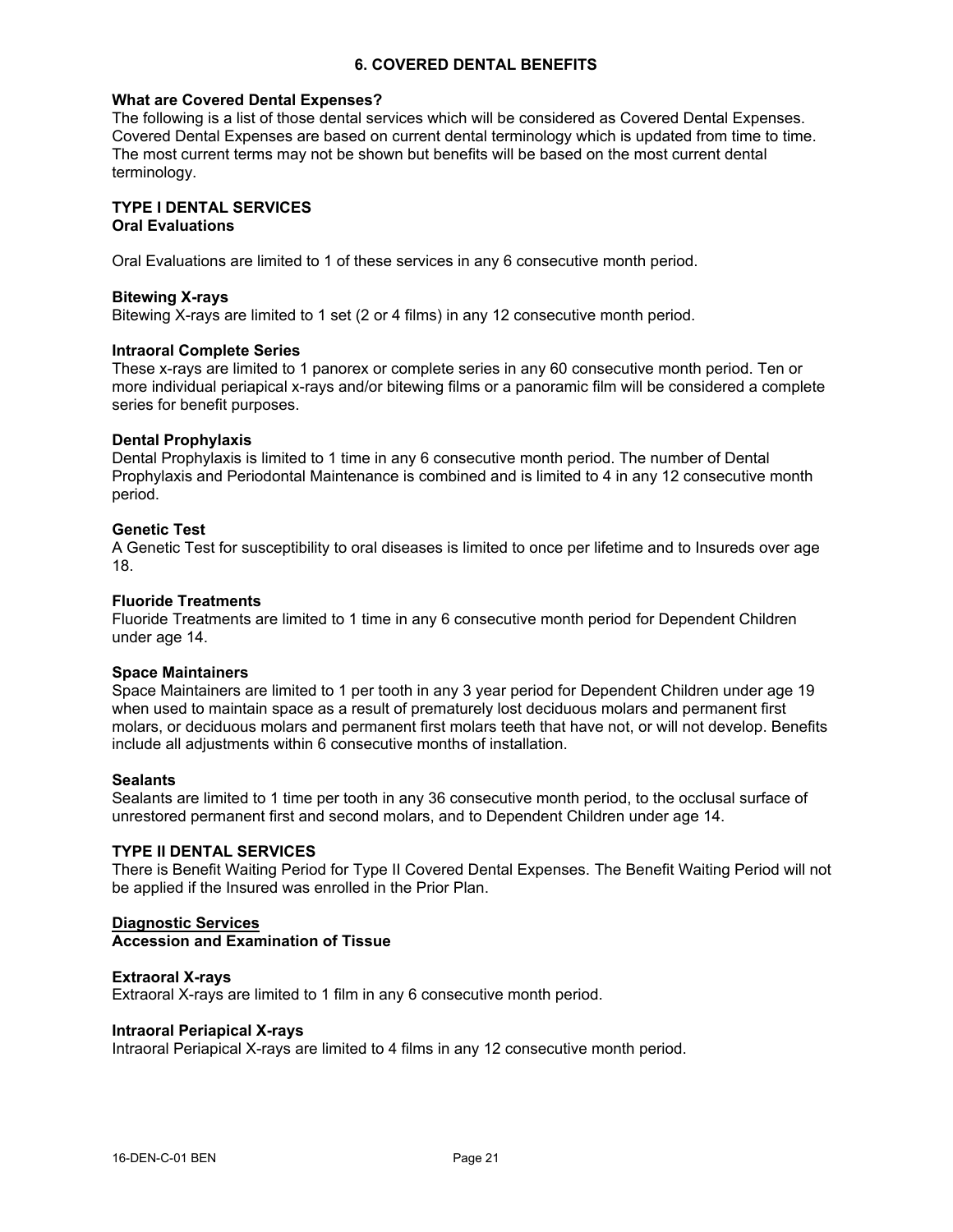#### **Intraoral Occlusal X-rays**

Intraoral Occlusal X-rays are limited to 2 films in any 12 consecutive month period.

# **Endodontic Services**

## **Root Canal Therapy**

Root Canal Therapy (including teeth treated prior to the Policy Effective Date) includes all pre-operative, operative, and post-operative x-rays; canal preparation and fitting of preformed dowel or post; bacteriologic cultures, diagnostic tests, local anesthesia, and routine follow-up care. Root Canal Therapy is limited to 1 time per tooth in any 24 consecutive month period.

#### **Apicoectomy/Periradicular Surgery**

Benefits for Apicoectomy/Periradicular Surgery include all pre-operative, operative, and post-operative xrays, bacteriologic cultures, diagnostic tests, local anesthesia and routine follow-up care.

#### **Retrograde Filling**

Retrograde Fillings are limited to 1 per root.

#### **Hemisection**

Benefits for Hemisection include any root removal, local anesthesia, and routine post-operative care. Benefits for root canal therapy are not included.

#### **Pulpotomy**

Pulpotomy is limited to Dependent Children under age 19.

#### **Root Amputation**

#### **Non-surgical Periodontal Services**

#### **Scaling and Root Planing**

Scaling and Root Planing is limited to 1 time per quadrant of the mouth in any 24 consecutive month period. It is not payable in addition to Dental Prophylaxis or Periodontal Maintenance performed on the same day.

#### **Periodontal Maintenance following Active Periodontal Therapy**

Periodontal Maintenance following active Periodontal Therapy is limited to 1 time in any 3 consecutive month period. The number of Periodontal Maintenance and Dental Prophylaxis is combined and is limited to 4 in any 12 consecutive month period.

#### **Localized Delivery of Time Release Anti-microbial Agents into Diseased Crevicular Tissue**

Localized delivery of time release anti-microbial agents into diseased crevicular tissue is limited to 1 time per tooth in any 12 consecutive month period.

#### **Surgical Periodontal Services**

Benefits for the following services are limited to only one of these procedures per quadrant, in any 36 consecutive month period.

**Gingivectomy**

**Gingivoplasty**

**Osseous Surgery**

#### **Guided Tissue Regeneration**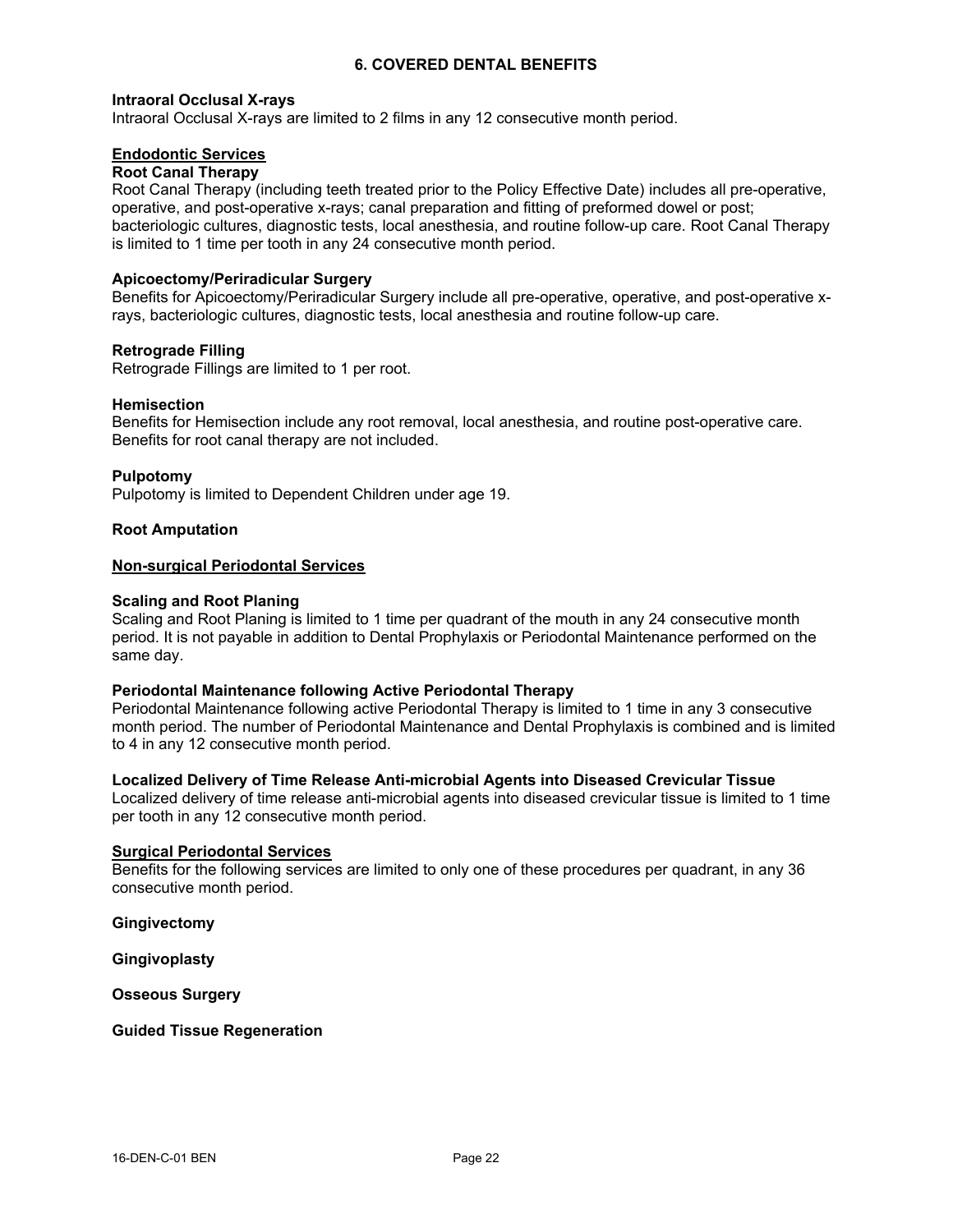#### **Osseous Graft**

Osseous Graft is further limited to Treatment for periodontal disease. It is not covered when performed following an extraction at the same site.

**Pedicle Graft**

**Tissue Grafts**

**Crown Lengthening**

**Distal or Proximal Wedge Procedure**

#### **Oral Surgery Services**

## **Simple Extraction**

#### **Surgical Extraction of Erupted Teeth, Impacted Teeth, or Exposed Root**

Multiple surgical services on one area of the mouth will be based on the most inclusive procedure and includes local anesthesia and routine post-operative care.

#### **Alveoplasty**

Multiple surgical services on one area of the mouth will be based on the most inclusive procedure and includes local anesthesia and routine post-operative care.

#### **Vestibuloplasty**

Multiple surgical services on one area of the mouth will be based on the most inclusive procedure and includes local anesthesia and routine post-operative care.

#### **Removal of Lateral Exostosis**

Multiple surgical services on one area of the mouth will be based on the most inclusive procedure and includes local anesthesia and routine post-operative care.

#### **Frenectomy**

Multiple surgical services on one area of the mouth will be based on the most inclusive procedure and includes local anesthesia and routine post-operative care.

#### **Excision of Hyperplastic Tissue**

Excision of Hyperplastic Tissue is limited to 1 time per arch. Multiple surgical services on one area of the mouth will be based on the most inclusive procedure and includes local anesthesia and routine postoperative care.

#### **Orantral Fistula Closure**

Multiple surgical services on one area of the mouth will be based on the most inclusive procedure and includes local anesthesia and routine post-operative care.

## **Biopsy**

#### **Incision and Drainage**

Incision and Drainage is not covered as a separate expense when performed with a single extraction.

#### **Tooth Re-implantation or Stabilization**

#### **General Anesthesia and IV Sedation**

General Anesthesia and IV Sedation are limited to three 15 minute units. Benefits for General Anesthesia are limited to the benefit for IV sedation. Benefits for General Anesthesia and IV Sedation are payable as a separate expense only when required for the surgical extraction of an impacted tooth.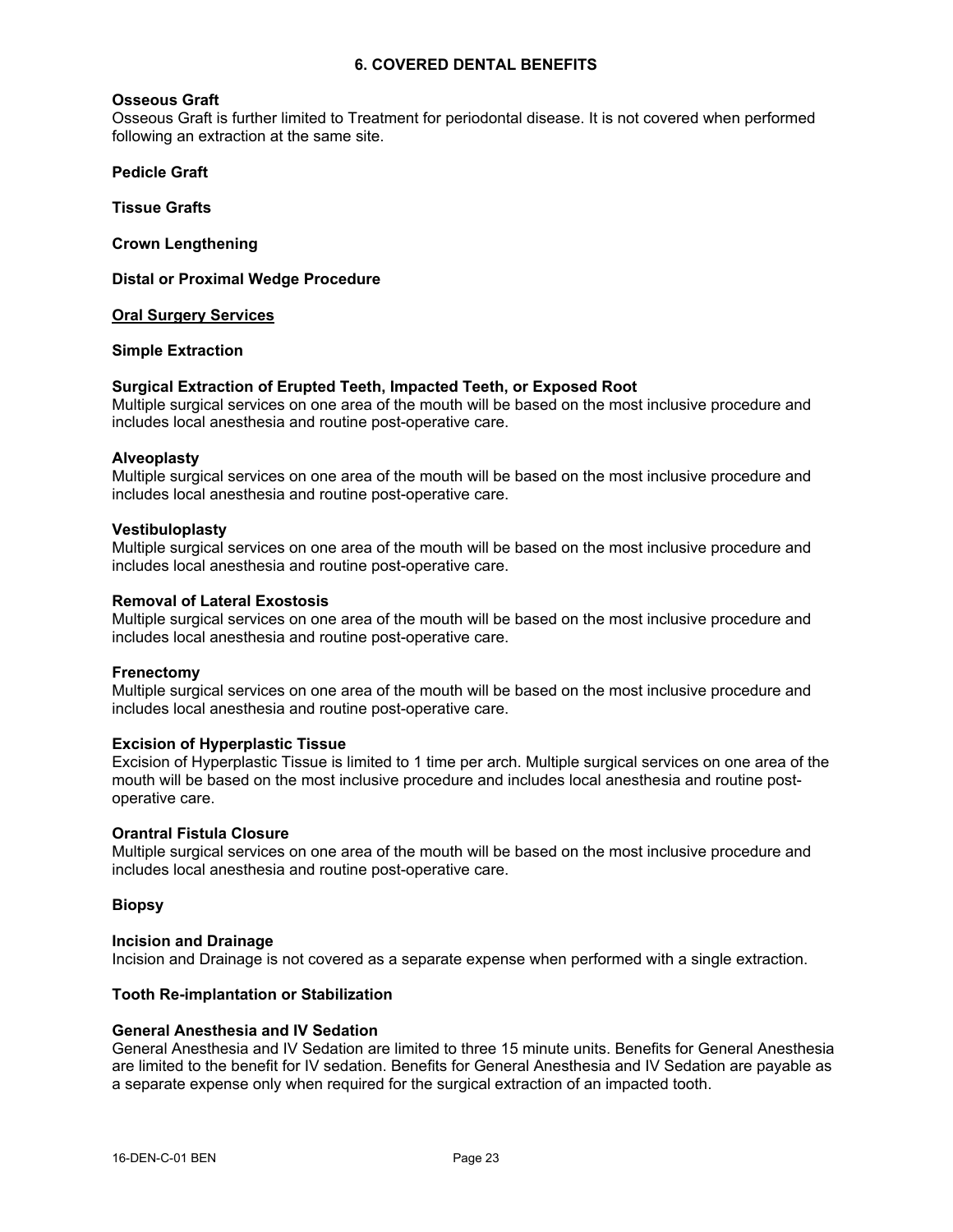## **Restorations**

# **Amalgam Restorations**

Amalgam Restorations are limited to one restoration per tooth in any 24 consecutive month period. Multiple restorations on one surface will be considered one restoration for benefit purposes. Restorations on 2 non-occlusal adjacent tooth surfaces will be considered 1 surface for benefit purposes.

# **Composite and Silicate Restorations**

Composite and Silicate Restorations are limited to 2 tooth surfaces in any 24 consecutive month period. Restorations on 2 non-occlusal adjacent tooth surfaces will be considered 1 surface for benefit purposes.

## **Pin Retention**

Pin Retention is limited to 1 time per restoration and is not covered in addition to cast restorations.

## **Other Type II Services**

# **Consultation**

These services are paid as a separate benefit only if performed by a Dentist who is not providing operative Treatment.

# **Therapeutic Drug Injections**

#### **Palliative Treatment**

Palliative Treatment, including sedative fillings, are paid as a separate benefit only if no Treatment, except x-rays, was rendered during the visit.

## **Stainless Steel Crowns**

Stainless Steel Crowns are covered only if the tooth cannot be restored by an amalgam or composite filling and are limited to 1 time in any 36 consecutive month period and to Dependent Children under age 19.

## **TYPE III DENTAL SERVICES**

There is a Benefit Waiting Period for Type III Covered Dental Expenses. The Benefit Waiting Period will not be applied if the Insured was enrolled in the Prior Plan.

## **Restorations**

## **Inlays and Onlays**

Inlays and Onlays are covered only if the tooth has extensive decay or fracture and cannot be restored by an amalgam or composite filling. Inlays and Onlays are limited to 1 per tooth in any 10 year period and to Insureds over age 16.

## **Crown Buildup**

A Crown Buildup, including pins and pre-fabricated posts will be paid as a separate procedure only when required for placement of a crown if that crown is a Covered Expense and is limited to 1 per tooth in any 10 year period.

## **Crowns**

Crowns, including Porcelain Crowns on anterior teeth, are covered only if the tooth has extensive decay or fracture and cannot be restored by an amalgam or composite filling. Benefits include temporary restorations and follow-up care within 12 months of insertion. Crowns are limited to 1 per tooth in any 10 year period and to Insureds over age 16.

#### **Veneers**

Veneers are limited to anterior teeth and covered only if the tooth cannot be restored by a filling or by other means. Veneers are limited to 1 per tooth in any 10 year period and to Insureds over age 16.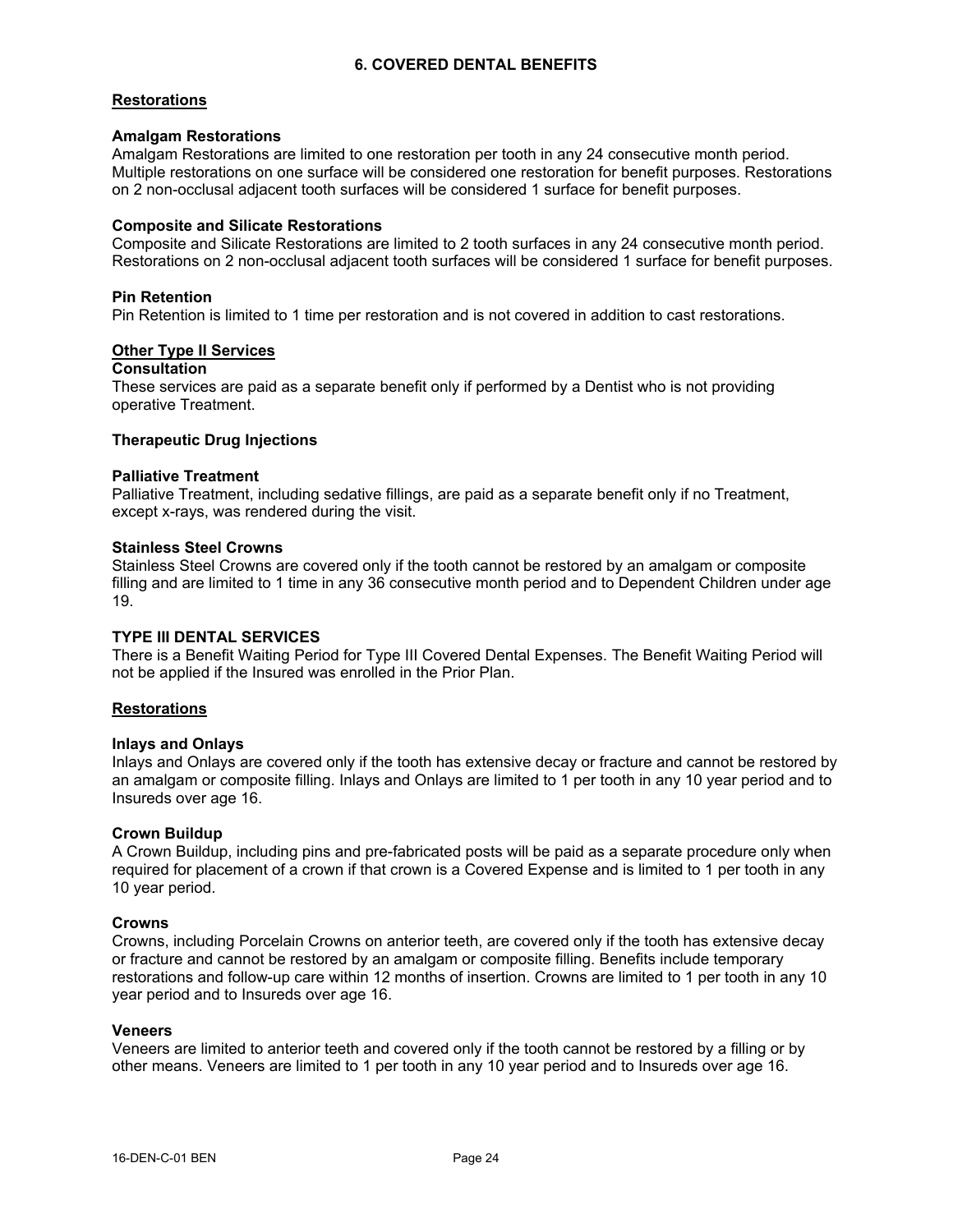## **Post and Core**

Post and Core is covered only for a tooth treated by a root canal that requires a crown. Post and Core is limited to 1 per tooth in any 10 year period.

## **Prosthodontics**

# **Removable Full Dentures**

Benefits for Removable Full Dentures include temporary restorations, appliances, and follow-up care within 12 months of insertion. Benefits for personalized dentures, overdentures or associated Treatment will be considered a part of the final dental service. Replacement of Removable Full Dentures is limited to 1 per arch in any 10 year period and only if the Denture cannot be made serviceable.

#### **Removable Partial Dentures**

Benefits for Removable Partial Dentures include all temporary restorations, clasps, rests, teeth, and follow-up care within 12 months of insertion. Replacement of Removable Partial Dentures is limited to 1 per arch in any 10 year period and only if the Denture cannot be made serviceable.

#### **Clasps and Rests**

Benefits for additional Clasps and Rests are provided after 12 months of insertion.

## **Relining Dentures, Rebasing Dentures**

Relining or Rebasing Dentures are considered part of the denture charges if services are provided by the same Dentist and are within 12 months of insertion. Subsequent relining or rebasing is limited to 1 time in any 36 consecutive month period.

#### **Denture Adjustments**

Denture Adjustments are considered part of the denture charges if services are provided by the same Dentist and are within 12 months of insertion. Subsequent adjustments are limited to 1 time in any 12 consecutive month period.

#### **Tissue Conditioning**

Tissue Conditioning is limited to services performed after 12 months of the insertion of the Denture.

## **Fixed Bridges**

Benefits for Fixed Bridges limited to Insureds over age 16 and include temporary restorations, appliances, and follow-up care within 12 months of insertion. Unless there was a Dentally Necessary extraction of an additional Functioning Natural Tooth and that tooth was not an abutment to an existing bridge, replacement of Fixed Bridges is limited to 1 per arch in any 10 year period and only if the Bridge cannot be made serviceable.

## **Implant Services**

#### **Implants**

Implants are limited to 1 in any 10 year period and only if the Implant cannot be made serviceable. Implant abutments are limited to 1 per Implant.

#### **Other Type III Services**

## **Repair/Recement Full Dentures, Partial Dentures, Crowns, Inlays**

Repairs to, or recementing of, Full Dentures, Partial Dentures, Crowns, or Inlays are covered 12 months after insertion.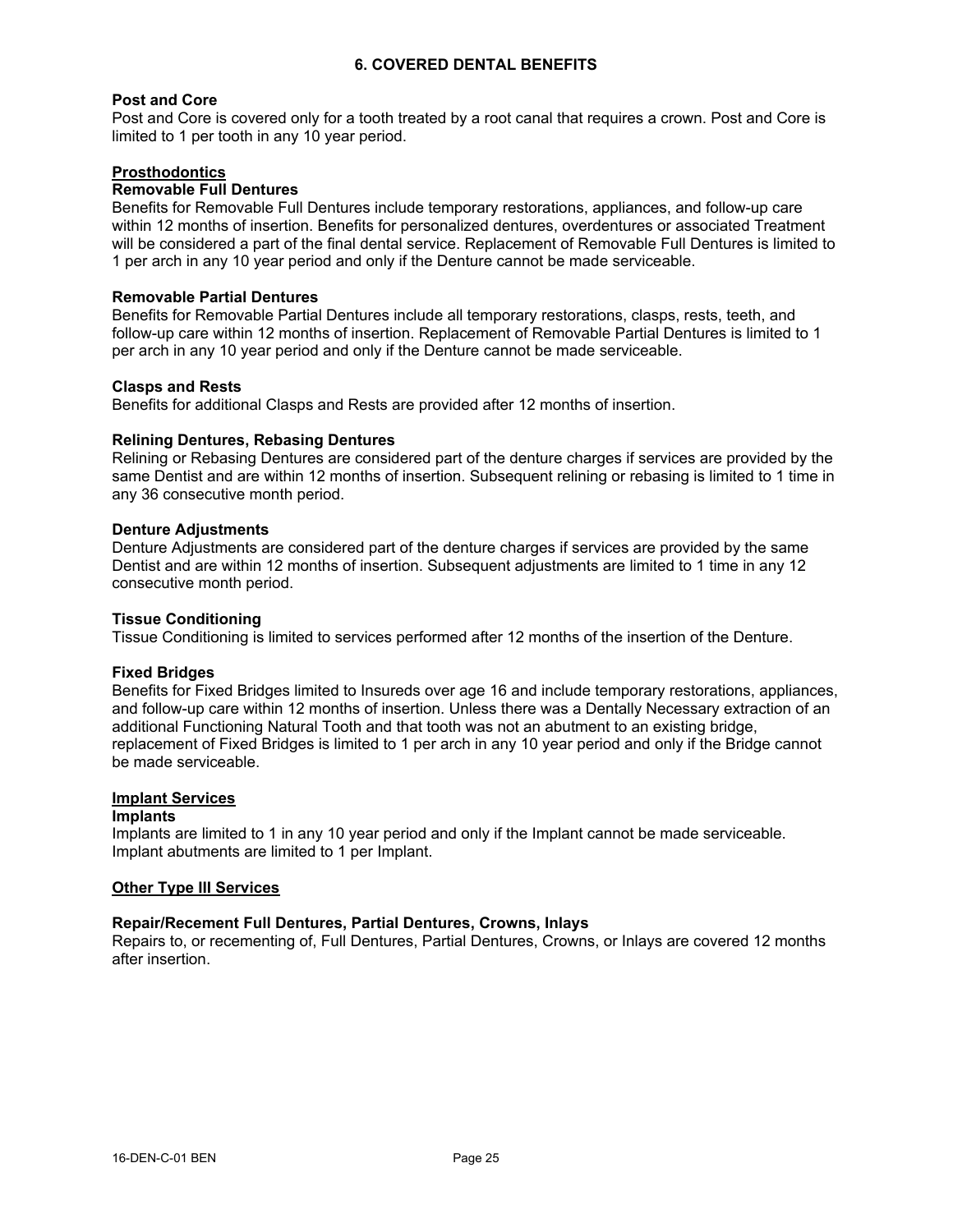# **What exclusions apply to the benefits payable?**

Covered Dental Expenses do not include and no benefits are provided for:

- · procedures which are not included in the list shown in the "Covered Dental Benefits: What are Covered Dental Expenses?" section.
- · dental care which is not customarily performed or which is experimental in nature. By experimental, we mean: the use of any Treatment, procedure, facility, equipment, drug, or drug usage device or supply which we determine is not acceptable standard dental Treatment of the condition being treated. Any such items requiring federal or other governmental agency approval which was not granted at the time the services were rendered will also be considered experimental. In making the determination as to whether dental care is experimental, we will rely on the advice of the general dental community including, but not limited to dental consultants and dental journals and/or regulations.
- · charges for oral hygiene instruction, a plaque control program, tobacco counseling, dietary instruction or other educational services.
- · charges for house or hospital calls for dental services and for hospitalization costs (e.g. facility-use fees).
- · charges for prescription and non-prescription drugs, vitamins or dietary supplements.
- charges for medical exams prior to oral surgery.
- · charges for procedures that are:
	- · part of a service but are reported as separate services;
	- · reported in a Treatment sequence that is not appropriate; or
	- misreported or that represent a procedure other than the one reported.
- · charges made by a Dentist, Dental Hygienist, or Denturist who:
	- normally lives in the Insured's home;
	- is a member of your Immediate Family;
	- is an employee of the Policyholder; or
	- is a Policyholder.
- · charges for Treatment that is not Dentally Necessary or not deemed to be within generally accepted standards of dental Treatment. If no clear or generally accepted standards exist, or there are varying positions within the professional community, the determination will be made by us.
- · charges for completion of claim forms or failure to keep appointments.
- charges for any of the following:
	- · dental care resulting from war or an act of war, or any involvement in any period of any type of armed conflict (this does not include acts of terrorism);
	- active participation in a war (declared or undeclared):
	- active military duty:
	- dental care resulting from any injury which is self-inflicted or not caused by an accident, except accidents due to medication or a procedure performed by your Dentist;
	- · dental care resulting from active Participation in a Riot; Rebellion, or Insurrection;
	- dental care resulting from the commission or attempted commission of an assault, felony or other criminal act.
- · Charges for dental care arising out of or in the course of employment for pay or profit in which benefits are paid under the North Carolina Workers' Compensation Act only to the extent that such benefits are the liability of the employee, employer or workers' compensation insurance carrier according to a final adjudication under the North Carolina Workers' Compensation Act or an order of the North Carolina Industrial Commission approving a settlement agreement under the North Carolina Workers' Compensation Act.
- Covered Dental Expenses Incurred while insurance is not in force under the Policy.
- · charges for incomplete Treatment (e.g. patient does not return to complete Treatment) and charges for temporary services (e.g. temporary restorations).
- · charges for care, Treatment, services, or supplies to the extent that any benefit is provided by Medicare.
- · charges which are not customarily made when there is no insurance, or charges for which there is no legal obligation to pay.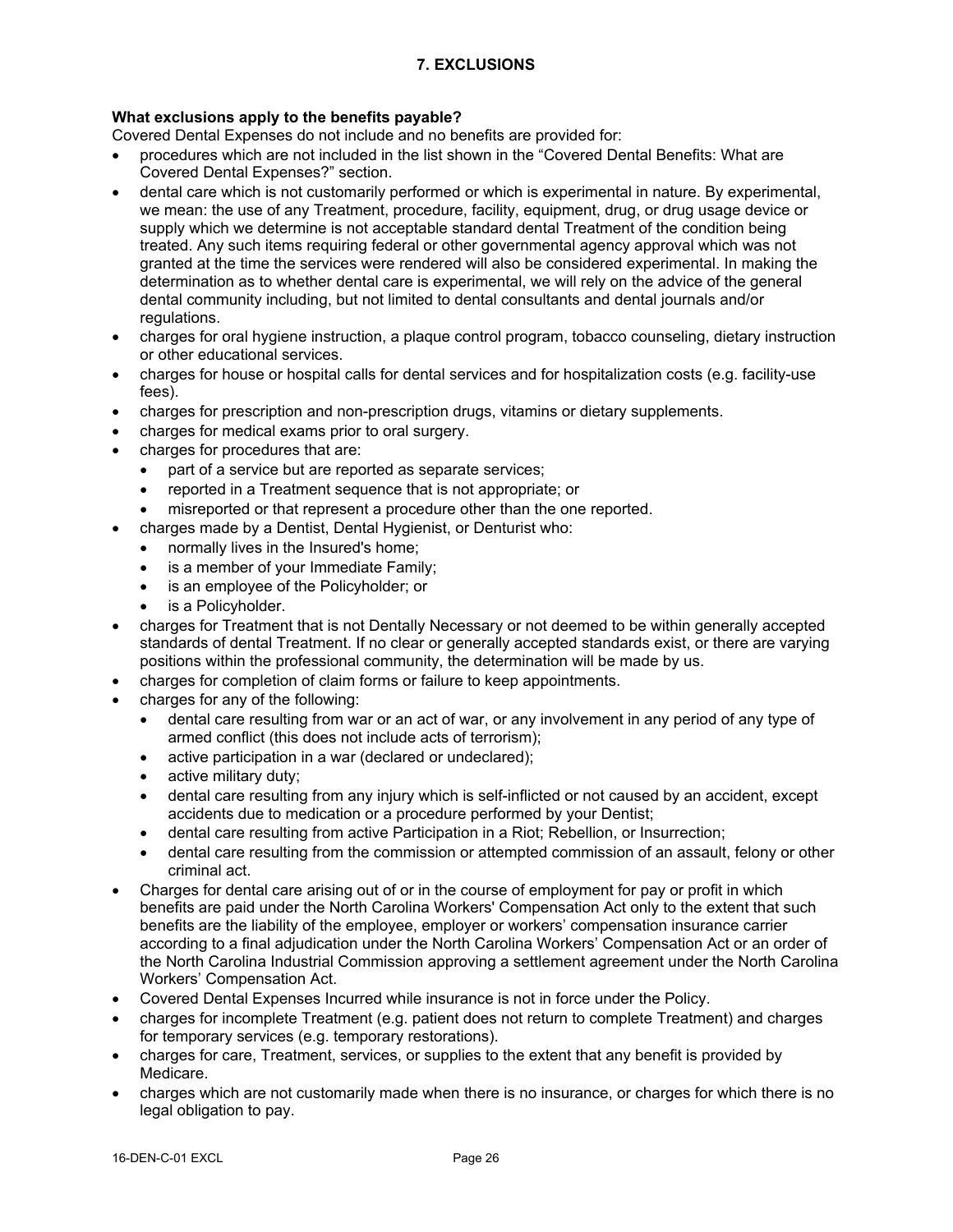# **7. EXCLUSIONS**

- · charges for Treatment performed outside the United States except for a Maximum Benefit of \$100 for emergency dental Treatment performed outside the United States.
- · procedures which are elective.
- · procedures that we determine are cosmetic in nature.
- replacement or repair of lost, stolen or damaged prosthetic or orthodontic appliances.
- specialized procedures and techniques (e.g. precision or semi-precision attachments, copings, over dentures or customized prostheses or attachments).
- a fixed bridge that replaces the extracted portion of a hemisected tooth.
- duplicate dentures, prosthetic devices or any other duplicative device.
- · charges for bridges, partial or full dentures, inlays, onlays, crowns, implant crowns and other laboratory prepared restorations if they can, as determined by us, be satisfactorily restored with an amalgam or composite filling.
- · the initial placement of implants, bridges, or partial or full dentures to replace teeth missing on the effective date of the Insured's coverage under the Policy, including congenitally missing teeth. Benefits will be payable for Covered Dental Expenses for bridges, or dentures if the prosthesis includes the initial replacement of a Functioning Natural Tooth that is extracted by a Dentist while the Insured is covered under the Policy except that the replacement of:
	- · an extracted tooth will not be considered a Covered Dental Expense if it was an abutment to an existing prosthesis;
	- · those teeth extracted while an Insured is covered under the Policy will be considered a Covered Dental Expense; and

teeth missing on an Insured's effective date will not be considered a Covered Dental Expense. Benefits will be payable for Covered Dental Expenses for implants, implant crowns, bridges, or partial or full dentures, to replace a tooth that was extracted while the Insured was covered under the Prior Plan. Such extraction must have occurred within the preceding 12 months and have been a covered expense under the Prior Plan. No benefits will be payable for any expenses that are payable under the Prior Plan's extension of benefits provision.

- · charges for replacement of bridges, partial or full dentures, inlays, onlays, crowns, implant crowns and other laboratory prepared restorations if they can, as determined by us, be satisfactorily repaired and restored to function.
- charges for pulp caps.
- · charges for diagnostic casts.
- · charges for Treatment of fractures and dislocations of the jaw.
- · charges for Treatment of malignancies or neoplasms.
- · charges for desensitizing medications.
- administration of nitrous oxide or other agent to control anxiety.
- · charges for occlusal adjustments.
- charges for periodontal splinting of teeth by any method.
- charges for orthodontic Treatment.
- · charges for retention of orthodontic relationships.
- · charges for Treatment or appliances whose primary purpose is to:
	- · change or maintain vertical dimension;
	- · alteration or restoration of occlusion, except for occlusal adjustment in conjunction with periodontal surgery;
	- bite registration, or bite analysis;
	- treat attrition or abrasion.
- · charges for any Treatment of congenital mouth malformations or skeletal imbalances (e.g. Treatment related to cleft lip or cleft palate, disharmony of facial bone or required as the result of orthognathic surgery including Orthodontic Treatment), except for Dependent Children.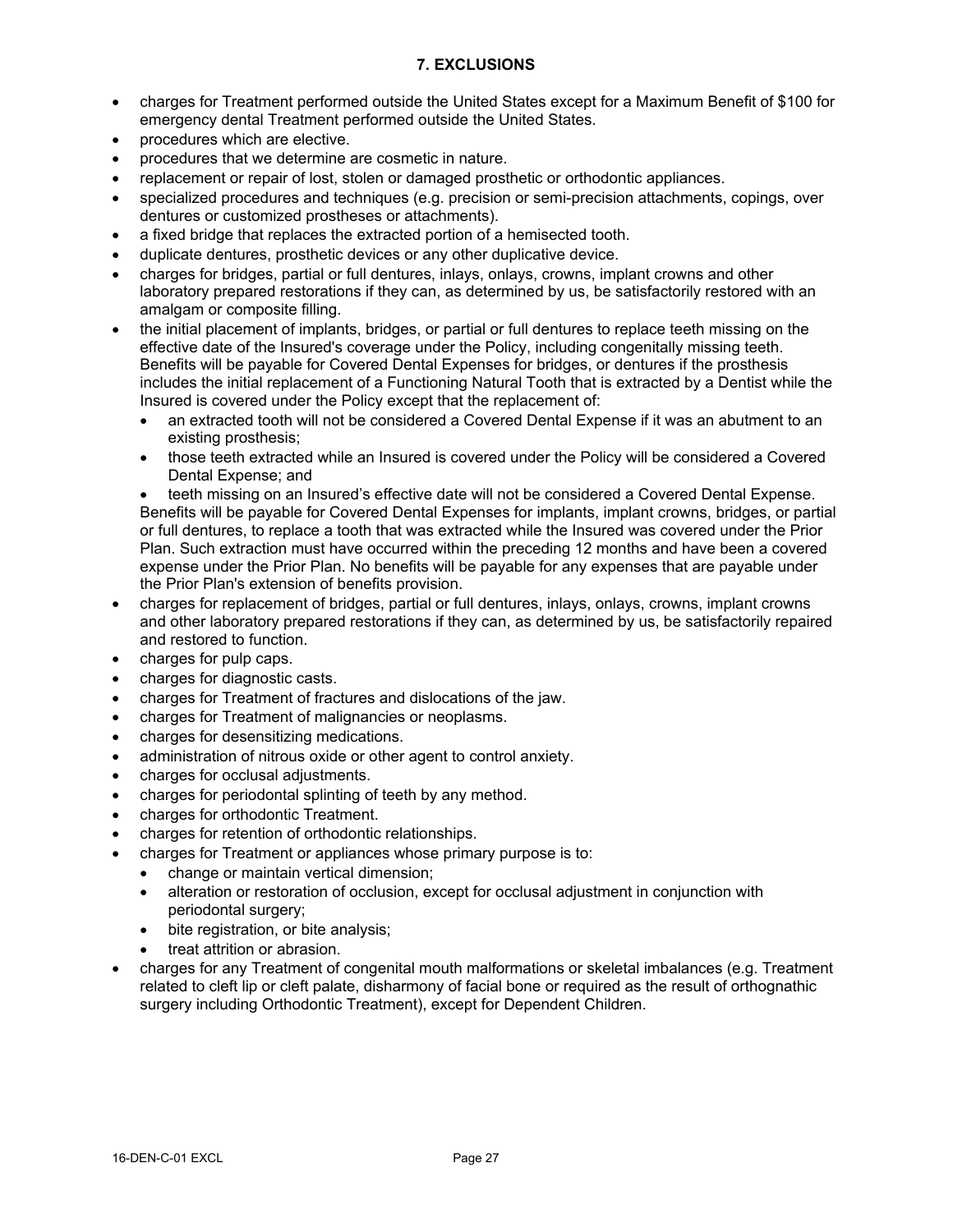## **How is a claim submitted?**

To submit a claim, you or someone on your behalf must send us Written notice and proof of loss within the time limits specified. Your Employer has the notice and proof of loss forms.

# **NOTICE OF LOSS**

## **When does Written notice of loss have to be submitted?**

Written notice of loss must be given to us no later than 30 days after the date the expense is Incurred. If notice cannot be given within the applicable time period, we must be notified as soon as it is reasonably possible.

## **CLAIM FORMS**

## **When will we send you the forms for Proof of loss?**

When we receive Written notice of loss, we will send the forms for Proof of loss. If the forms are not received within 15 days after Written notice of loss is sent, Proof of loss may be sent to us covering the occurrence, character, and extent of the loss for which the claim is made, without waiting to receive the Proof of loss forms.

# **PROOF OF LOSS**

## **When does Written proof of loss have to be submitted?**

Written proof of loss must be given to us no later than180 days after the date the expense is Incurred.

If proof cannot be given within the time limit, proof must be given as soon as reasonable possible. Failure to furnish such proof within the time required shall not invalidate nor reduce any claim if it was not reasonably possible to give proof within such time, provided such proof is furnished as soon as reasonably possible and in no event, except in the absence of legal capacity of the insured, later than one year from the time proof is otherwise required.

## **What is considered proof of loss?**

Proof of loss is any information that we may reasonably require to verify the eligibility or insurability of any Insured. We may require any of the following:

- a complete dental chart showing:
	- · extractions;
	- missing teeth:
	- · fillings;
	- · prostheses;
	- · periodontal pocket depths; and
	- the date of any work previously performed.
- an itemized bill for all dental care.
- the following exhibits:
	- · x-rays;
	- study models;
	- laboratory and/or hospital records.
- a dental examination at our expense by a Dentist whom we choose.
- any other information we may require to make a claim determination.

We may require as part of the proof, authorizations to obtain dental and non-dental information. Proof must be satisfactory to us.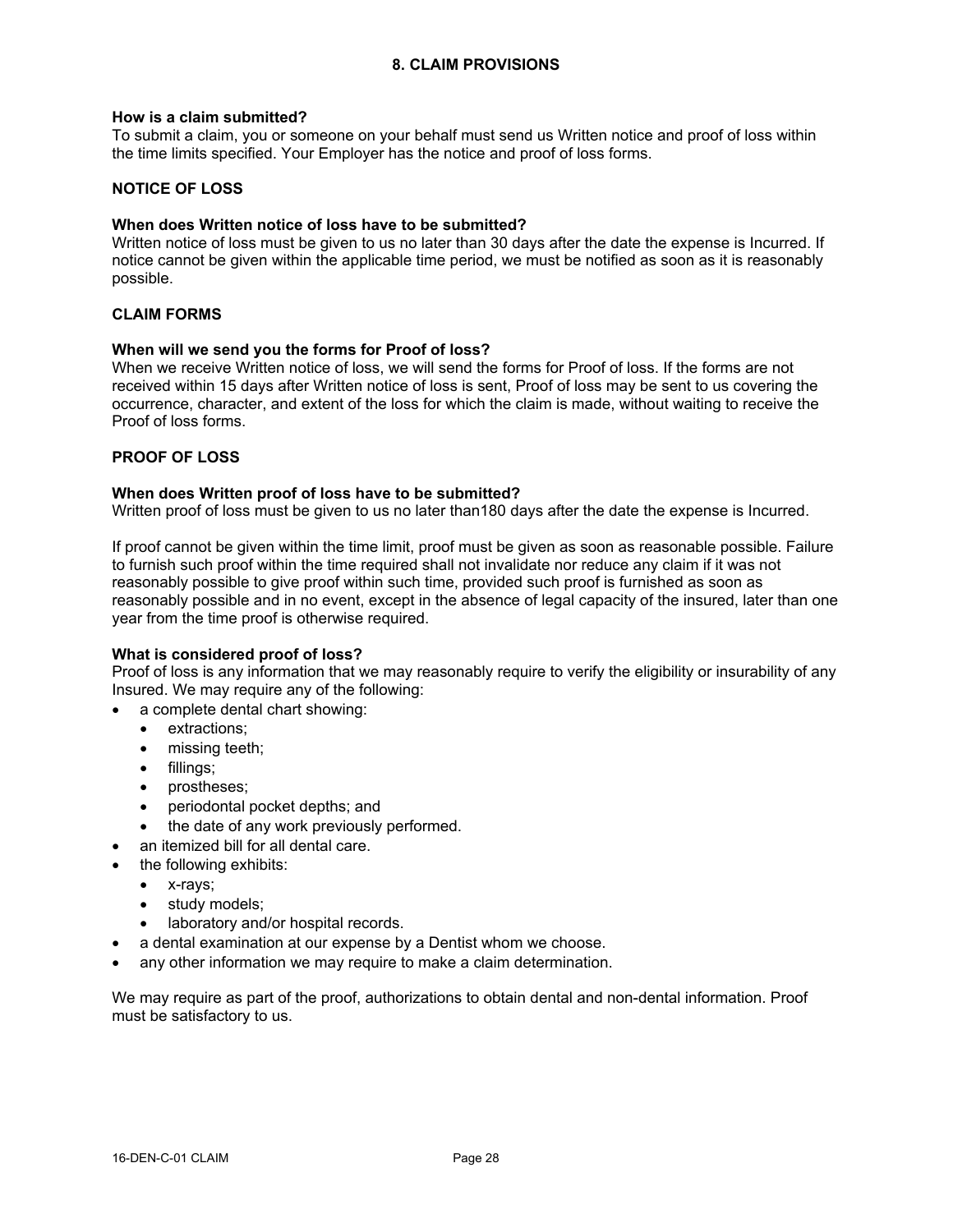# **PAYMENT OF CLAIMS**

## **When will a decision on your claim be made?**

We will send you a Written notice of our decision on your claim immediately after receipt of your proof of loss.

## **When are benefits payable?**

Benefits are payable upon our receipt of satisfactory proof of claim that establishes benefit eligibility according to the provisions of the Policy.

# **What if your claim is denied?**

If we deny all or any part of your claim, you will receive a Written notice of denial setting forth:

- the specific reasons for the denial;
- the specific Policy provisions on which the denial is based;
- · your right to receive, upon request and free of charge, copies of all documents, records, and other information relevant to your claim for benefits;
- a description of any additional material or information needed to prove entitlement to benefits and an explanation of why such material or information is necessary;
- a description of the appeal procedures and time limits;
- the identity of an internal rule, guideline, protocol or other similar criterion, if any, that was relied upon to deny the claim and a copy of the rule, guideline, protocol or criterion or a statement that a copy is available free of charge upon request.

# **Can you request a review of a claim denial?**

If all or part of your claim is denied, you may request in Writing a review of the denial within 180 days after receiving notice of denial.

You may submit Written comments, documents, records or other information relating to your claim for benefits, and may request free of charge copies of all documents, records, and other information relevant to your claim for benefits.

We will review the claim on receipt of the Written request for review, and will notify you of our decision within a reasonable time but not later than 30 days after receiving all necessary information. If an extension of time is required to review your request, we will notify you in Writing of the special circumstances requiring the extension and the date by which we expect to make a determination on the review. The extension cannot exceed a period of 30 days from the end of the initial period.

If a period of time is extended because you failed to provide information necessary to decide your claim, the period for making the decision on review is tolled from the date we send notice of the extension to you until the date on which you respond to the request for additional information. You will have at least 45 days to provide the specified information.

## **What if your claim is denied on review?**

If we deny all or any part of your claim on review, you will receive a Written notice of denial setting forth:

- the specific reasons for the denial;
- the specific Policy provisions on which the denial is based;
- · your right to receive, upon request and free of charge, copies of all documents, records, and other information relevant to your claim for benefits;
- the identity of an internal rule, guideline, protocol or other similar criterion, if any, that was relied upon to deny the claim and a copy of the rule, guideline, protocol or criterion or a statement that a copy is available free of charge upon request;
- the following statement: "You and your plan may have other voluntary alternative dispute resolution options, such as mediation. One way to find out what may be available is to contact your local U.S. Department of Labor Office and your State Insurance regulatory agency."; and
- · the identity of any dental experts whose advice was obtained in connection with the appeal, regardless of whether the advice was relied upon to deny the appeal.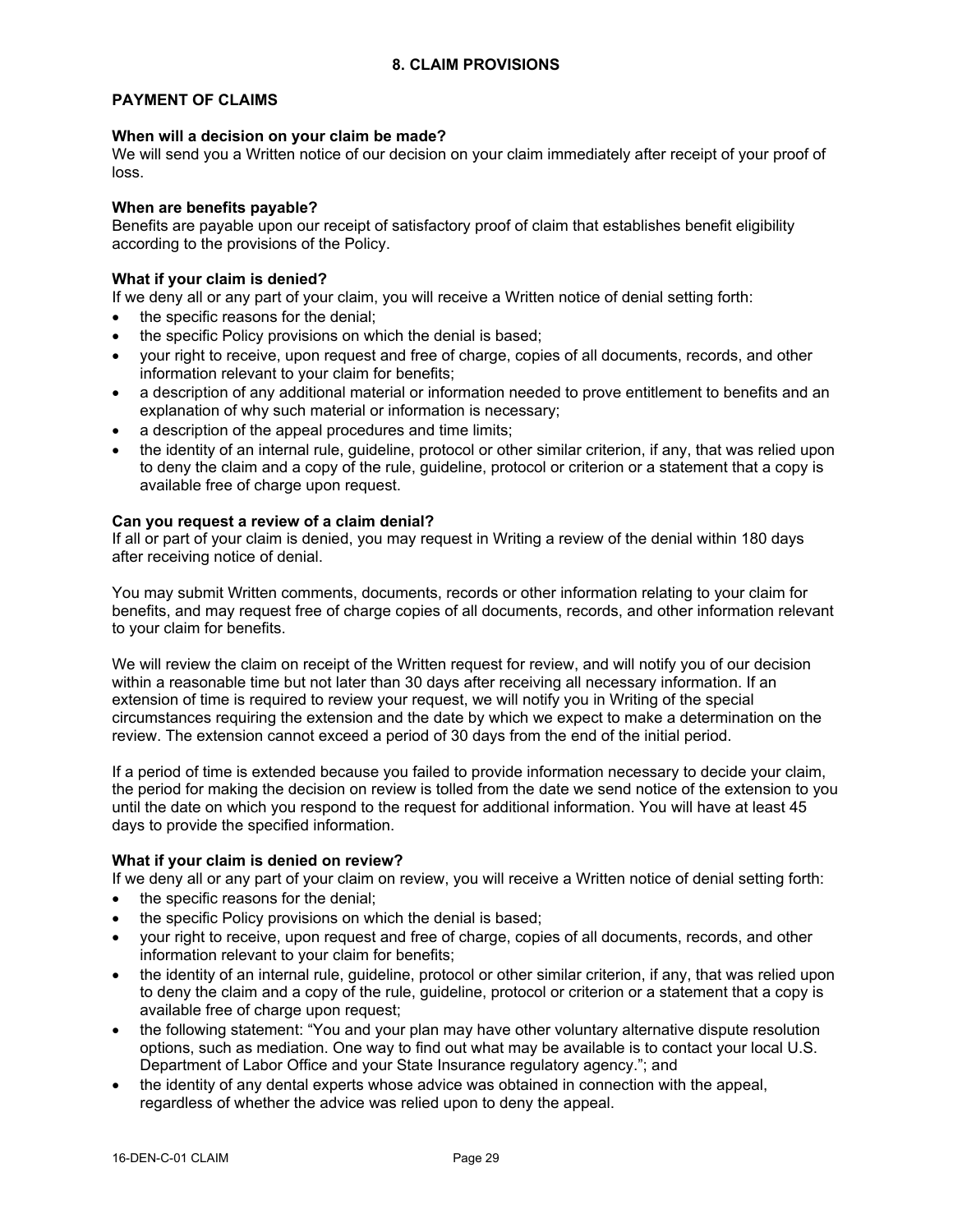# **8. CLAIM PROVISIONS**

# **To whom are benefits payable?**

We will pay you if your proof of claim is satisfactory to us except in the following situations:

- an Insured assigns benefits to a provider. In such case, we may pay the benefits directly to the provider.
- · You are a minor. In such case, claim may be made by your duly appointed guardian, conservator or committee and we will pay to such person or persons;
- · due to physical or mental incapacity, you cannot, in our judgment, give us a valid receipt for payments. In such case, claim may be made as described above; or
- · You die before we pay you. In such case, claim may be made by your executor or the administrator of your estate and we will pay to such person or persons.

# **COORDINATION OF BENEFITS**

## **What is Coordination of Benefits?**

If an Insured is covered under more than one dental plan, the benefits from other Plans will be taken into account. This may require a reduction in benefits under this Policy, so that the combined benefits will not be more than the Allowable Expenses of this Policy and any other Plan.

## **What is a Plan?**

For purpose of Coordination of Benefits (COB), a Plan is any plan that provides dental expense benefits or services under group insurance, or any other insured or uninsured arrangement of group or group-type coverage.

The term "Plan" will be construed as follows:

- separately with respect to each policy, contract, or other arrangement for benefits or services; and
- separately with respect to each of the following:
	- that part of any such policy, contract, or other arrangement which reserves the right to take into account the benefits or services of other Plans in determining benefits; and
	- that part which does not reserve such right.

Benefits payable under another Plan include the benefits that would have been payable if claim had been made for them.

## **What is an Allowable Expense?**

For purpose of COB, an Allowable Expense is any necessary, reasonable, and customary item of Covered Dental Expense (as shown in the "What are Covered Dental Expenses?" section) that is at least partly covered under at least one of the Plans covering the Insured for whom claim is made. When a Plan provides benefits in the form of services rather than cash, the value of each service will be considered to be both an Allowable Expense and a benefit paid.

#### **How are benefits computed under COB?**

In a Calendar Year, this Policy will always either pay its regular benefits in full, or it will pay a reduced amount which, when added to the benefits payable and the cash value of any services provided by the other Plans, will equal 100% of the Allowable Expenses Incurred by the Insured for whom claim is being made.

## **Are there any limits on the use of COB?**

In computing the benefits under this Policy, the benefits under any other Plan will not be included if:

- the other Plan contains a COB provision that:
	- provides for coordinating its benefits with those of this Policy; and
	- · under its terms, would compute its benefits after we compute the benefits under this Policy; and
- · the rules shown in the "How are plans' benefits determined" section require that this Policy's benefits are computed before the other Plan computes its benefits.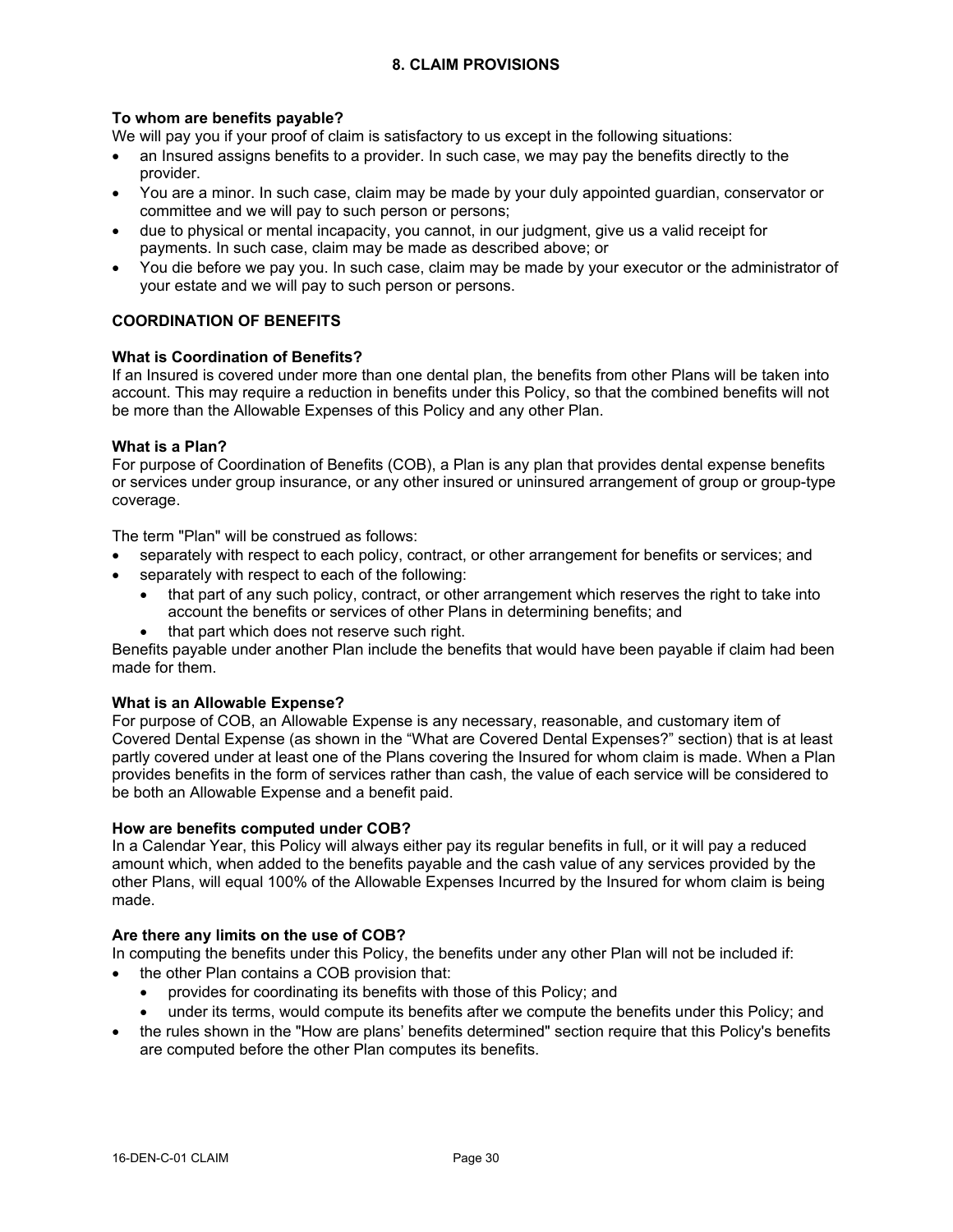# **How are plans' benefits determined?**

To determine whether we will reduce the benefit we would have paid if COB had not been included, it is necessary to determine the order in which the various Plans will pay benefits. This will be determined as follows:

- 
- a Plan with no COB provision will be considered to pay its benefits before a Plan that contains such a provision.
- a Plan that covers a person other than as a dependent will be considered to pay its benefits before a Plan that covers that person as a dependent.
- a Plan that covers a person as a dependent of an employee whose month and day of birth occur earlier in the calendar year will be considered to pay its benefits before a Plan that covers that person as a dependent of an employee whose month and day of birth occur later in the calendar year. If, however, the COB provisions of any other Plan do not contain a rule like the one described in the preceding sentence, then such rule will not apply and the applicable rule set forth in such other Plan shall determine the order of benefit payment. However, if the parents of a dependent child are separated, divorced, or not living together, whether or not they have ever been married, the following rules apply:
	- if there is a court decree that sets responsibility for the child's health care, a Plan that covers the child as a dependent of the parent with such responsibility will be considered to pay its benefits before any other Plan that covers the child as a dependent child; otherwise
	- · if the parent with custody of the child has not remarried, a Plan that covers the child as a dependent of that parent will be considered to pay its benefits before a Plan that covers the child as a dependent of the parent without custody.
	- if the parent with custody of the child has remarried:
		- a Plan that covers the child as a dependent of that parent will be considered to pay its benefits before a Plan that covers that child as a dependent of the step-parent; and
		- · a Plan that covers such child as a dependent of the step-parent will be considered to pay its benefits before a Plan that covers the child as a dependent of the parent without custody.
- Where the rules above do not establish the order of payment, the Plan under which the person has been covered for the longer period of time will be considered to pay its benefits before the other. However:
	- a Plan that covers a person as a laid-off or retired employee, or as a dependent of such a person, will be considered to pay its benefits after a Plan that covers such person as other than a laid-off or retired employee, or as a dependent of such a person. If the other Plan does not contain this rule, then this rule shall not apply.

## **What are our rights under COB?**

We have the right to release or obtain any information and make or recover any payments we consider necessary in order to administer this provision.

We may, without the consent of or notice to any person, release to or obtain from any other insurance company, organization or person, any information, with respect to any person, that may be needed to apply the terms of the COB provision or any similar provision of any other Plan.

Any person who claims benefits under this Policy must furnish to us any information that we may need to apply the COB provision. For the purposes of this section only, any person who is insured under this Policy will be deemed to have authorized us to secure the information necessary to apply the terms of this provision.

## **What if a Plan makes a payment that should have been made by us?**

If any payment that should have been made under this Policy according to the COB provision is made under any other Plan, we have the right to pay to the organization that made such payment any amount that, in our judgement, will satisfy the intent of the COB provision. Any amount so paid will:

- be deemed a benefit paid under this Policy; and
- fully discharge us from our liability under this Policy.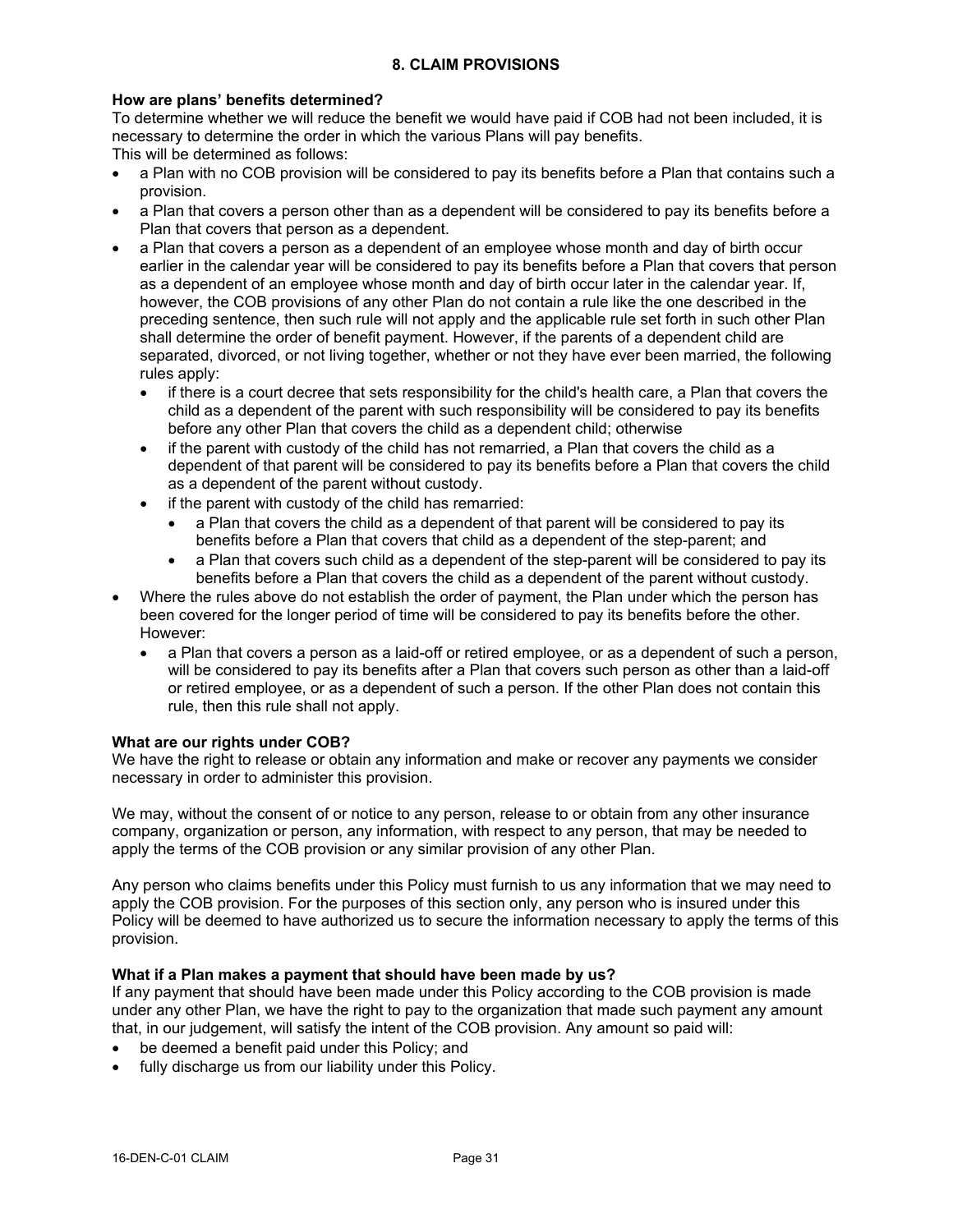# **8. CLAIM PROVISIONS**

#### **What if we overpay a claim?**

If a payment made under this Policy is in excess of the total amount required to satisfy the intent of the COB provision, we have the right to recover any excess amount from one or more of the following:

- any person to whom, for whom, or with respect to whom such payment is made;
- · any other insurance company; or
- · any other organization.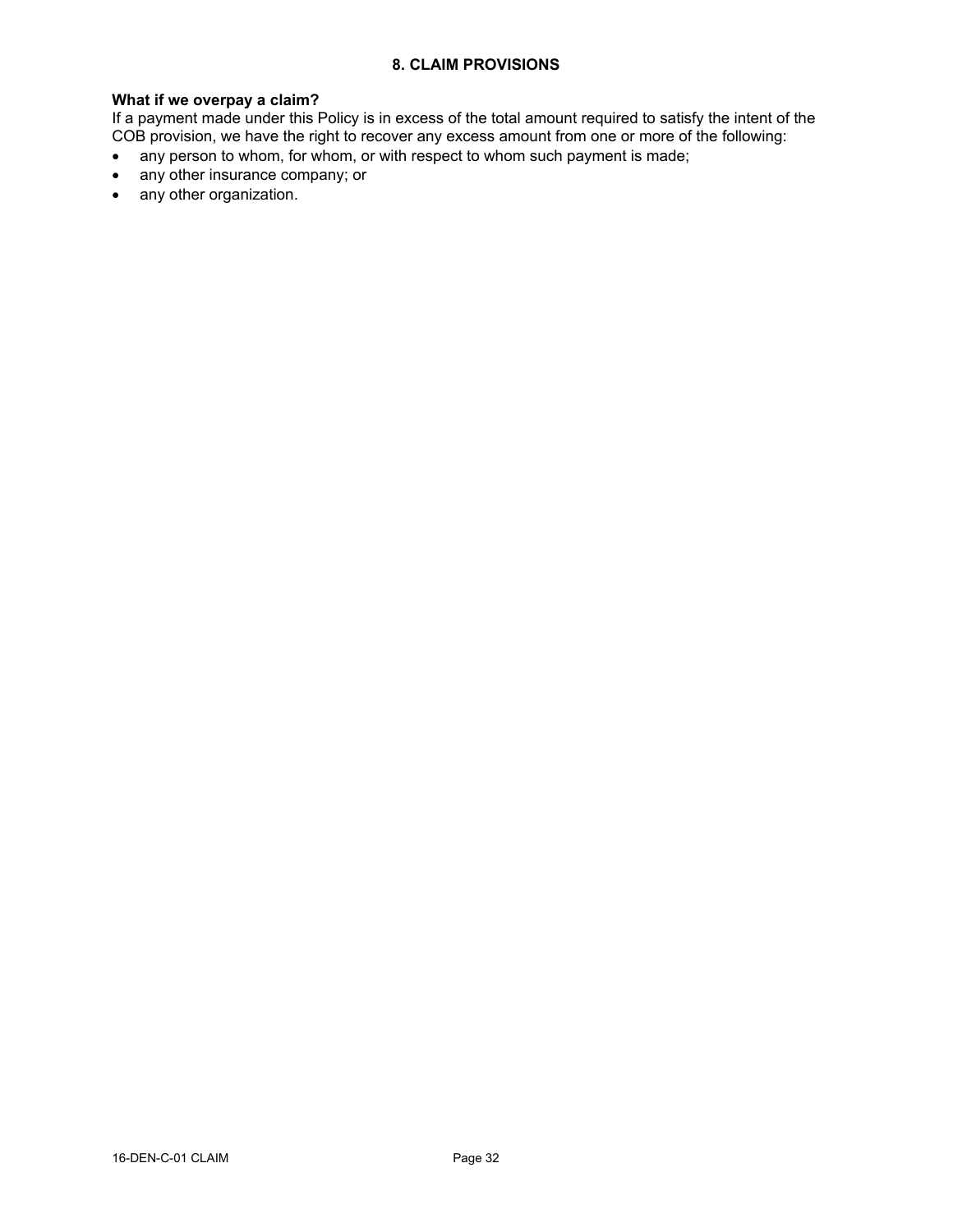# **Are there any conditions under which your Employer can continue your insurance?**

While the Policy is in force and subject to the conditions stated in the Policy, your Employer may continue your insurance that was in force on the date immediately before the date you ceased to be Actively at Work by paying the required premium to us for any of the following reasons and durations:

- · Absence due to Injury or Sickness up to 12 months;
- Layoff  $-$  up to 3 months;
- Leave of Absence (including Family and Medical Leave of Absences) up to 3 months;
- School Recess up to 3 months;
- Vacation based on your Employer's policy, not to exceed 3 months.

While the Policy is in force, you may be eligible to continue your insurance as long as your Employer keeps paying premiums on your behalf. You should contact your Employer for more details.

While the Policy is in force, you may be eligible to continue your insurance pursuant to the Family and Medical Leave Act of 1993, as amended or continue coverage pursuant to a state required continuation period (if any). You should contact your Employer for more details.

While the Policy is in force, you may be eligible to continue your insurance coverage pursuant to the Uniformed Services Employment and Reemployment Rights Act (USERRA). You should contact your Employer for more details.

## **Are there any conditions under which you can continue your insurance?**

Federal law requires certain employers to offer continuation coverage to Employees for a specified period of time upon termination of employment or reduction of work hours for any reason other than gross misconduct. You should contact your Employer to find out whether or not this requirement applies. Your Employer will advise you of your rights to continuation coverage, if any, and the cost.

If this requirement does apply, you must elect to continue coverage within 60 days from your Family Status Change or notification of rights by your Employer, whichever is later.

You may elect to extend coverage for your eligible Dependents, or your eligible Dependents may elect to continue coverage under certain circumstances or due to a Family Status Change. Dependents must elect to continue coverage within 60 days from the event or notification of rights by your Employer, whichever is later.

You must pay the required premium for continuation coverage directly to your Employer. We are not responsible for determining who is eligible for continuation coverage. If the Policy contains a continuance provision that is mandated by a state law, Insureds eligible under that provision will have the choice of electing:

- · the state continuance coverage and then the federal continuance coverage, if allowed by state law; or
- · the federal continuance alone.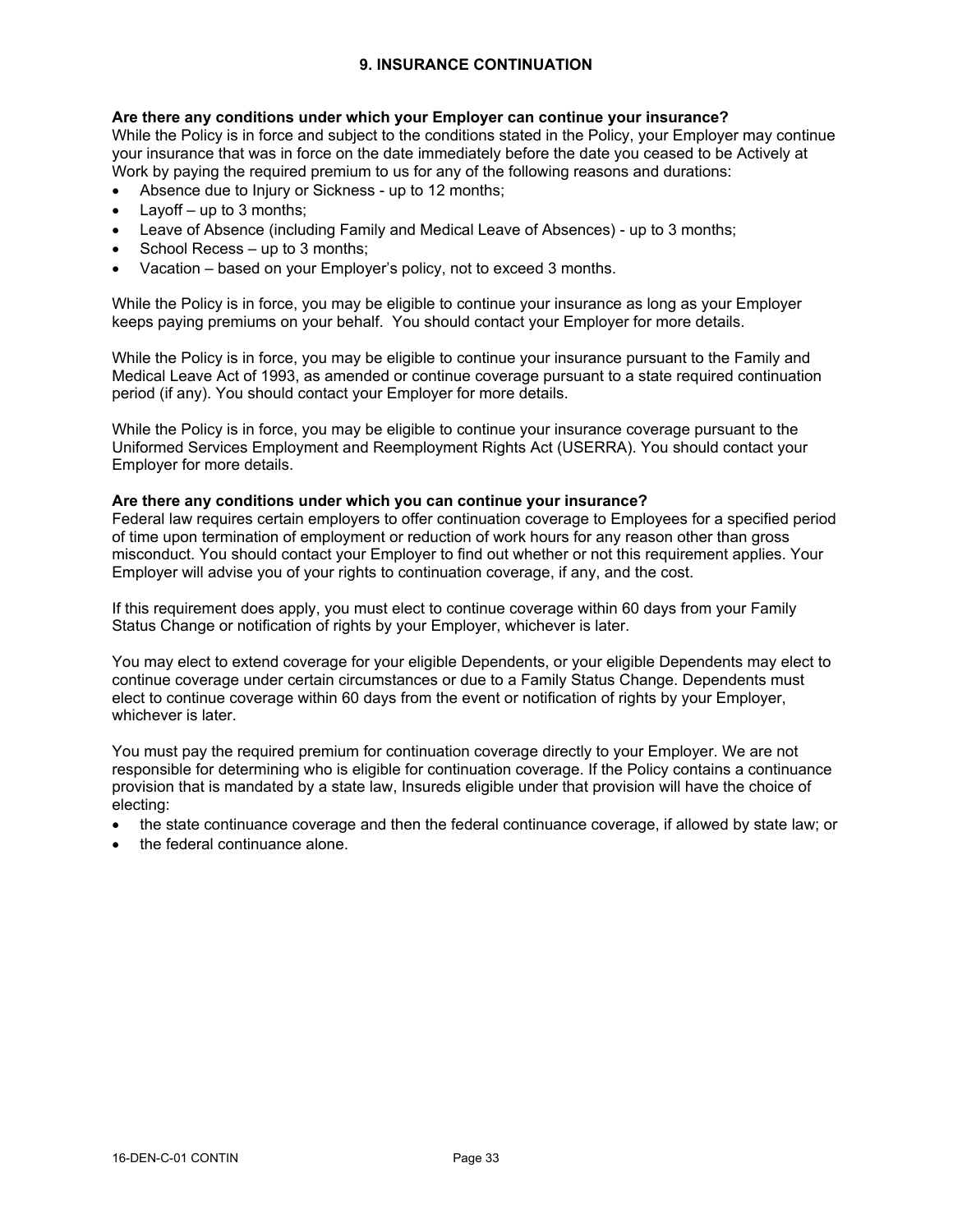# **What happens if your Employer replaces other dental coverage with this Certificate and the Policy?**

If an Insured was covered under the Prior Plan, the Continuity of Coverage benefits set forth in this Section may be available.

# **What if you are not Actively at Work when your Employer replaces the Prior Plan with this Policy?**

You and your Dependents will be insured under this Policy if you are not Actively at Work on September 1, 2020 if:

- · you were insured under the Prior Plan on the day before the Policy Effective Date;
- you are a member of an Eligible Class; and
- · your Employer continues to remit premiums for your coverage.

# **What if your Spouse or Dependent Child is Confined when your Employer's Prior Plan is replaced with this Policy and you are Actively at Work?**

Your Spouse or Dependent Child will be insured under this Policy on September 1, 2020 if:

- · your Spouse or Dependent Child was insured under your Employer's Prior Plan on the day before the Policy Effective date;
- · you are a member of an Eligible Class for Spouse or Dependent Child coverage; and
- · you or your Employer continue to remit premiums for your Spouse or Dependent Child coverage.

#### **Do any waiting periods apply when your Employer's Prior Plan is replaced with this Policy?** We will apply any period of time satisfied under the Prior Plan to meet the requirements of the Eligibility Waiting Period toward the satisfaction of the period of time required by this Policy's Eligibility Waiting Period.

We will waive the Benefit Waiting Period for any Insured who was covered under the Prior Plan on the day before the Effective Date of this Policy.

If an Insured was eligible for coverage but not covered under the Prior Plan on the day before the Effective Date of this Policy, the Late Entrant Benefit Waiting Period will apply.

## **Are benefits payable for Treatment you started before the effective date of this Policy?**

If an Insured Incurs Covered Dental Expenses for a Course of Treatment that is started while covered under the Prior Plan and is completed while covered under this Policy, benefits for that Insured may be payable under the terms of this Policy except that:

- · no benefits will be payable for any expenses that are payable under the Prior Plan's extension of benefits provision;
- benefits will be payable for only those Covered Dental Expenses Incurred during that portion of the Course of Treatment that the Insured received while he/she was insured under this Policy; and
- · if the Prior Plan had no extension of benefits provision, benefits under this Policy will be based on the percentage of Treatment performed while covered under the Prior Plan.

The Maximum Benefit and any other limits on amounts or time limitations on benefits payable under this Policy shall be reduced by any corresponding amounts or limitations previously paid or satisfied, whether in whole or in part, under the terms of the Prior Plan.

## **What happens to your Deductible and Maximum Benefit if you were covered under the Prior Plan?**

For the Calendar Year in which this Policy becomes effective, we will reduce an Insured's Deductible under this Policy by any amount of Covered Dental Expenses that are Incurred in the Calendar Year in which this Policy becomes effective and applied toward the Prior Plan's deductible for such year.

An Insured's Deductible under this Policy cannot be reduced unless we receive the deductible information of the Prior Plan.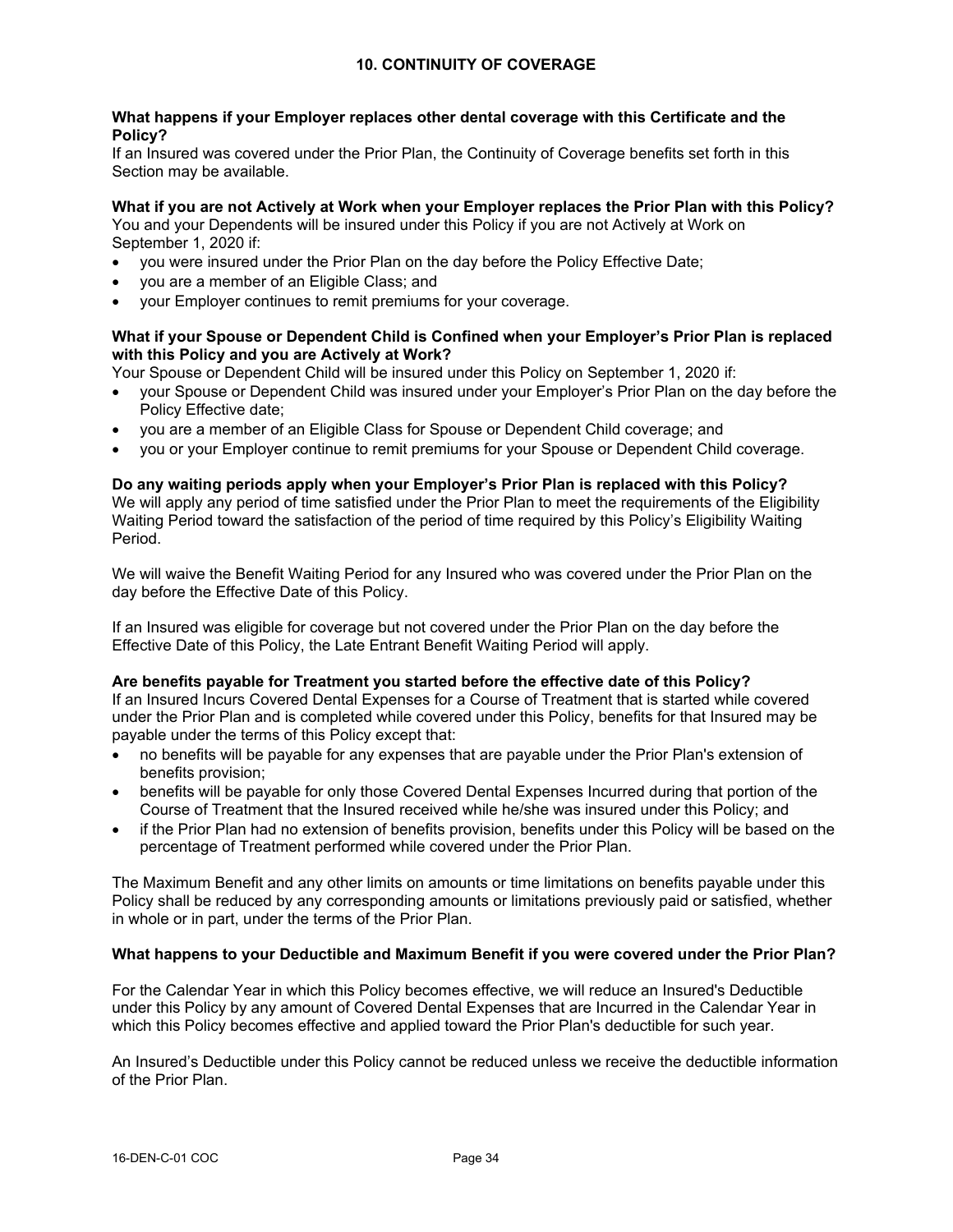# **AGENCY**

#### **Can the Policyholder or Employer act as our agent?**

For all purposes of the Policy, the Policyholder or Employer acts on its own behalf or as your agent. Under no circumstances will the Policyholder or Employer be deemed an agent of Sun Life Assurance Company of Canada. No agent has the authority to change this certificate or waive any of its provisions.

## **ALTERATION**

# **Who can alter this Certificate?**

The only persons with the authority to alter or modify this Certificate or to waive any of its provisions are our president, actuary, secretary or one of our vice presidents and any such changes must be in Writing.

## **ASSIGNMENT**

#### **Can benefits be assigned?**

You can assign benefits to a provider. You cannot assign any other interest in the Policy unless we agree in Writing to such an assignment. We have the right to determine the extent to which any assignment will be honored. We do not assume any responsibility for the validity or sufficiency of any assignment. Any payments made under such assignment after consented to by us will discharge our liabilities under the Policy, to the extent of such payments.

#### **CLERICAL ERROR**

#### **What happens when there is a clerical error in the administration of the Policy?**

Clerical errors in connection with the Policy or delays in keeping records for the Policy whether by us, the Policyholder, or the Employer:

- will not terminate insurance that would otherwise have been effective; and
- will not continue insurance that would otherwise have ceased or should not have been in effect.

If appropriate, a fair adjustment of premium will be made to correct the error, subject to the "Limit of Premium Refunds" section.

This provision does not apply to benefit administration errors by the Policyholder or the Employer which results in an Employee:

- not enrolling for insurance within required time limits; or
- failing to exercise any available continuation options.

# **CONFORMITY WITH STATUTES**

#### **What is the effect of Conformity with Statutes?**

If any provision of the Policy conflicts with any applicable law, the provisions of the Policy will be automatically amended to meet the minimum requirements of the law except as otherwise pre-empted by federal law.

# **DISCHARGE OF OUR RESPONSIBILITY**

#### **What is the effect of payments under the Policy?**

Payment made under the terms of the Policy will, to the extent of such payment, release us from all further obligations under the Policy. We will not be obligated to see to the application of such payment.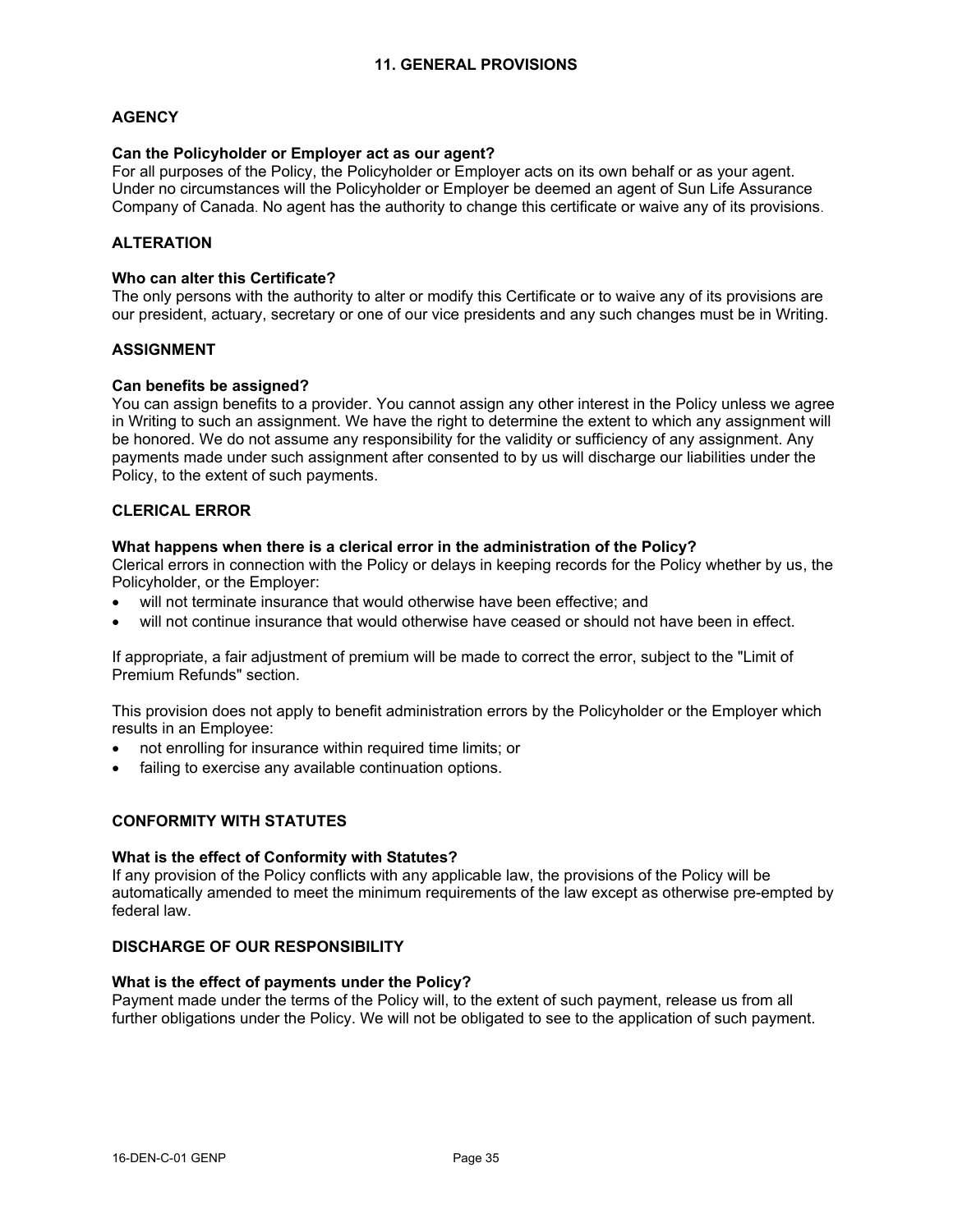#### **EXAMINATION AND AUTOPSY**

#### **What are our examination and autopsy rights?**

We, at our expense, have the right to have any Insured with respect to whom a claim has been filed:

- · examined by a Physician, other health professional or vocational expert of our choice; and/or
- · interviewed by an authorized representative.

We, at our expense, may have an autopsy made unless prohibited by law.

#### **INCONTESTABILITY**

#### **What is the Incontestability Provision?**

Except for non-payment of premium or any claims incurred within two years of the effective date of an Insured's initial, increased, additional or reinstated insurance, no statement made by any Insured relating to insurability for such insurance will be used to contest the validity of that insurance after the insurance has been in force for a period of two years during that individual's lifetime. The statement must be contained in a form Signed by that individual.

This provision shall not preclude the assertion at any time of a defense to a claim based upon the Insured's eligibility for insurance.

# **INSURER'S AUTHORITY**

#### **What is our authority?**

We have discretionary authority to make all final determinations regarding claims for benefits under the Policy. This discretionary authority includes, but is not limited to, the right to determine eligibility for benefits, based upon enrollment information provided by the Policyholder or Employer, and the amount of any benefits due, and to construe the terms of the Policy.

Any decision made by us in the exercise of this authority, including review of denials of benefit, is conclusive and binding on all parties. Any court reviewing our determinations shall uphold such determination unless the claimant proves that our determinations are arbitrary and capricious.

## **LEGAL PROCEEDINGS**

## **What are the time limits for legal proceedings?**

No legal action may start:

- · until 60 days after proof has been given; nor
- more than 3 years after the time proof of claim is required.

## **LIMIT OF PREMIUM REFUNDS**

#### **Is there a limit on premium refunds?**

Whether premiums were paid in error or otherwise, we will refund only that part of the excess premium that was paid during the 12-month period that preceded the date we learned of such overpayment.

#### **MISSTATEMENT OF FACTS**

#### **What happens if there is a misstatement of facts in the administration of the Policy?**

If relevant facts about the Employer or Employee relating to this insurance are determined not to be accurate:

- a fair adjustment of premium will be made, subject to the "Limit of Premium Refunds" section; and
- · the actual facts will decide whether, and in what amount, and for what duration insurance is valid under the Policy.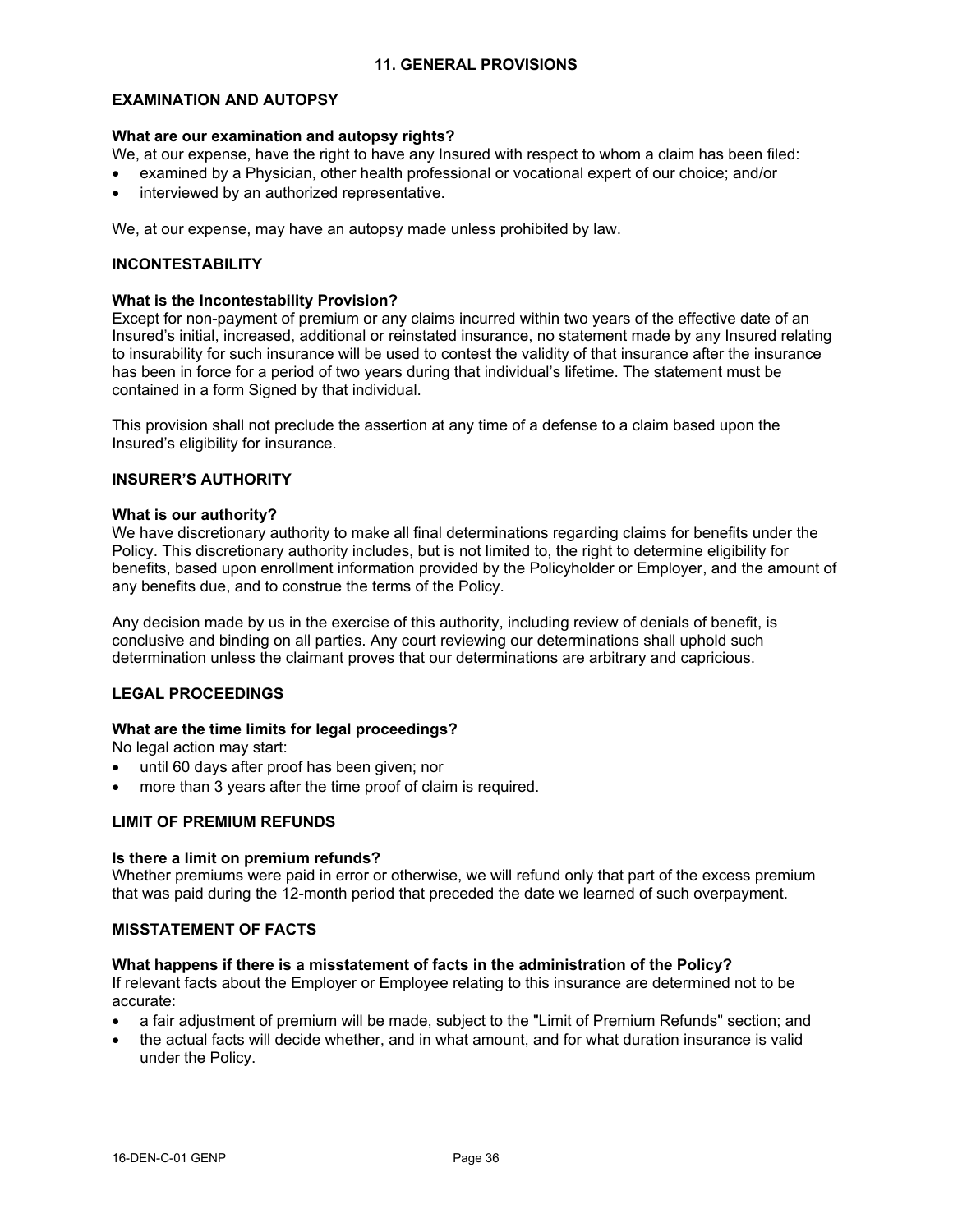#### **NON-PARTICIPATING**

#### **Does the Policy participate in dividends?**

The Policy is non-participating and will not share in any profits or surplus earnings of Sun Life Assurance Company of Canada, and, therefore, no dividends are payable.

## **PREMIUM PAYMENTS AS EVIDENCE OF INSURANCE**

#### **Does the payment of premiums guarantee coverage under the Policy?**

The receipt of premiums by us is not a guarantee of insurance. Eligibility for benefits will be determined at the time of claim submission and in order to receive a benefit under the Policy, all Policy requirements must be satisfied. If we determine that you or your Dependents are not eligible for coverage, you should contact your Employer regarding the refund of premiums due, if any.

## **REIMBURSEMENT**

#### **What if a benefit is underpaid or overpaid?**

Reimbursement will be made to us for any overpayments that we may make due to any reason. You must repay us within 60 days unless we agree to a longer time period. Deductions may be made from future benefit payments to recover any such overpayments.

If we have underpaid a benefit for any reason, we will make a lump sum payment for that amount.

Interest does not accrue on any underpaid or overpaid benefit unless required under the applicable law.

# **STATEMENTS**

#### **Are statements warranties?**

In the absence of fraud, all statements made in any application are considered representations and not warranties. No representation by you in enrolling for insurance under the Policy will be used to reduce or deny a claim unless it is contained in your Written application, Signed by you, and a copy of your Written application for insurance is or has been given to you, your beneficiary, if any, or to your estate representative.

#### **TIME PERIODS**

#### **What time periods apply to this Certificate?**

For the purpose of effective dates and termination dates under this Certificate, all days begin at 12:00 midnight and end at 11:59:59 PM at the Policyholder's location.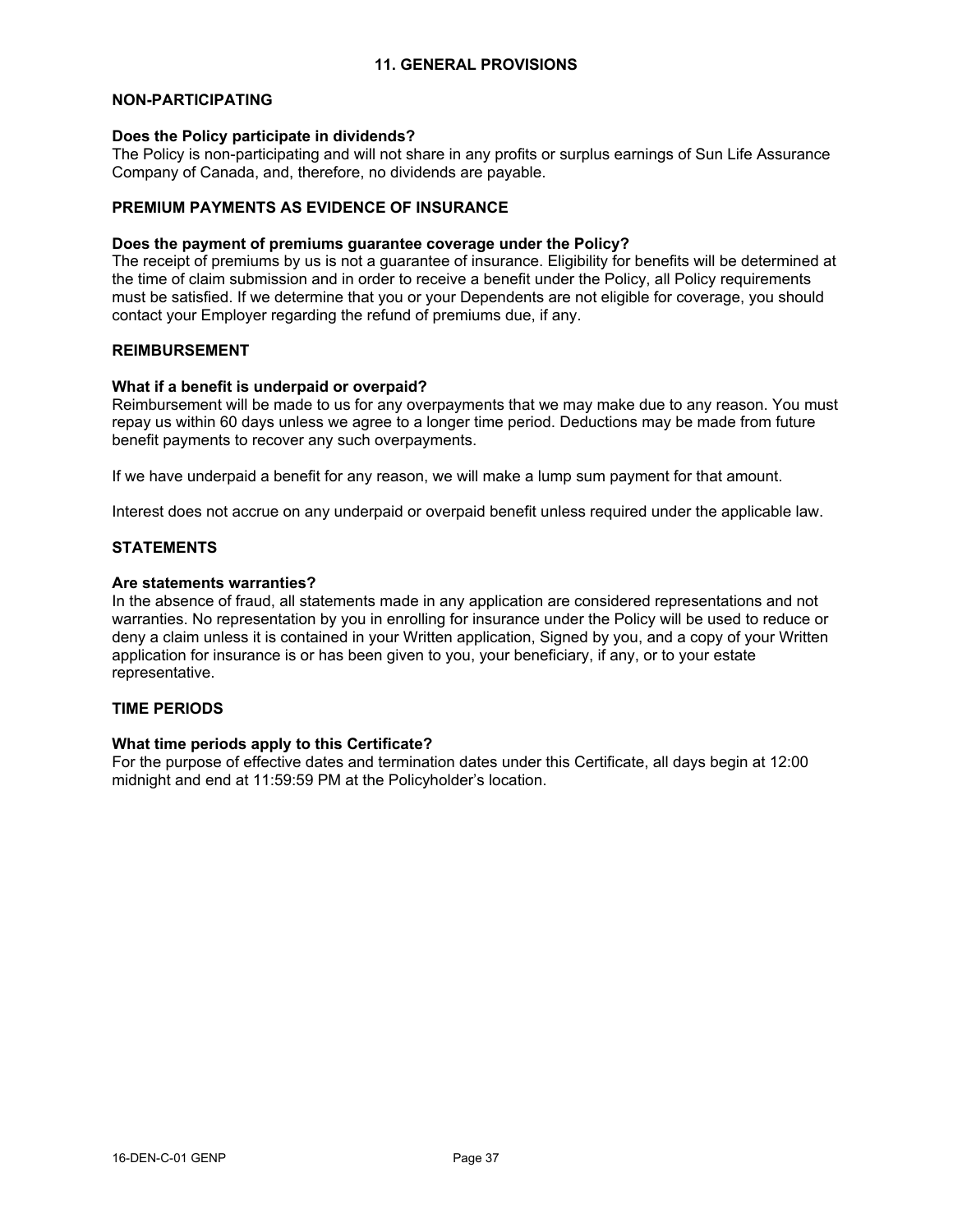# **SUN LIFE ASSURANCE COMPANY OF CANADA CERTIFICATE ENDORSEMENT**

This endorsement is part of the Certificate to which it attaches and is effective on 938919-001 and is effective on September 1, 2020. It is part of, and subject to, the other terms and conditions of the Certificate. If the terms of this endorsement and the Certificate conflict, then this endorsement's provisions will control.

With respect to this Certificate Endorsement, only, the following definition applies:

**Prior Policy** means the Dental policy issued to the Policyholder that was in effect immediately prior to this Policy.

The following provisions apply to any Insured who was covered under the Prior Policy on the day before the effective date of Policy:

- · Any representation made for the purposes of obtaining or continuing insurance under the Prior Policy shall be deemed to have been made also for the purposes of obtaining insurance under this Policy. However, for the sole purpose of applying the section entitled INCONTESTABILITY, the effective date of an Employee's or Dependent's coverage under the Prior Policy shall be deemed the effective date of the Employee's or Dependent's coverage under the Policy.
- For the purposes of determining any waiting period (by whatever name called) before insurance becomes effective or benefits become payable under this Policy, credit will be given for the completion or partial completion of any waiting period under the Prior Policy.
- · For the purposes of determining any coinsurance or cash deductible provisions under this Policy, credit will be given for any coinsurance and/or cash deductible provisions satisfied or partially satisfied under the Prior Policy.
- For the purposes of determining any benefit maximum, duration or limitation of benefits under this Policy, all benefits paid under the Prior Policy with respect to any person shall be deemed to have been paid as benefits under this Policy with respect to said person. All periods of time with respect to which benefits were paid under the Prior Policy shall be deemed to be periods of time with respect to which benefits were paid under this Policy.
- Any request, election or assignment made under the Prior Policy, shall be deemed to have been made under this Policy as of the time originally made under the Prior Policy.
- Any uninterrupted period of time during which insurance was in force under the Prior Policy with respect to any person, shall be deemed included in the period of time insurance for said person was in effect without interruption under this Policy.
- · Any reference to Employee or Dependents in this Policy will be deemed to include any insured regardless of what they are called in the Prior Policy.
- In no event will any benefit be payable under this Policy which duplicates any benefit payable under the Prior Policy.

In the event of a conflict between the Policy and the Prior Policy, the terms of the Policy will control.

Dean A. Connor President and Chief Executive Officer